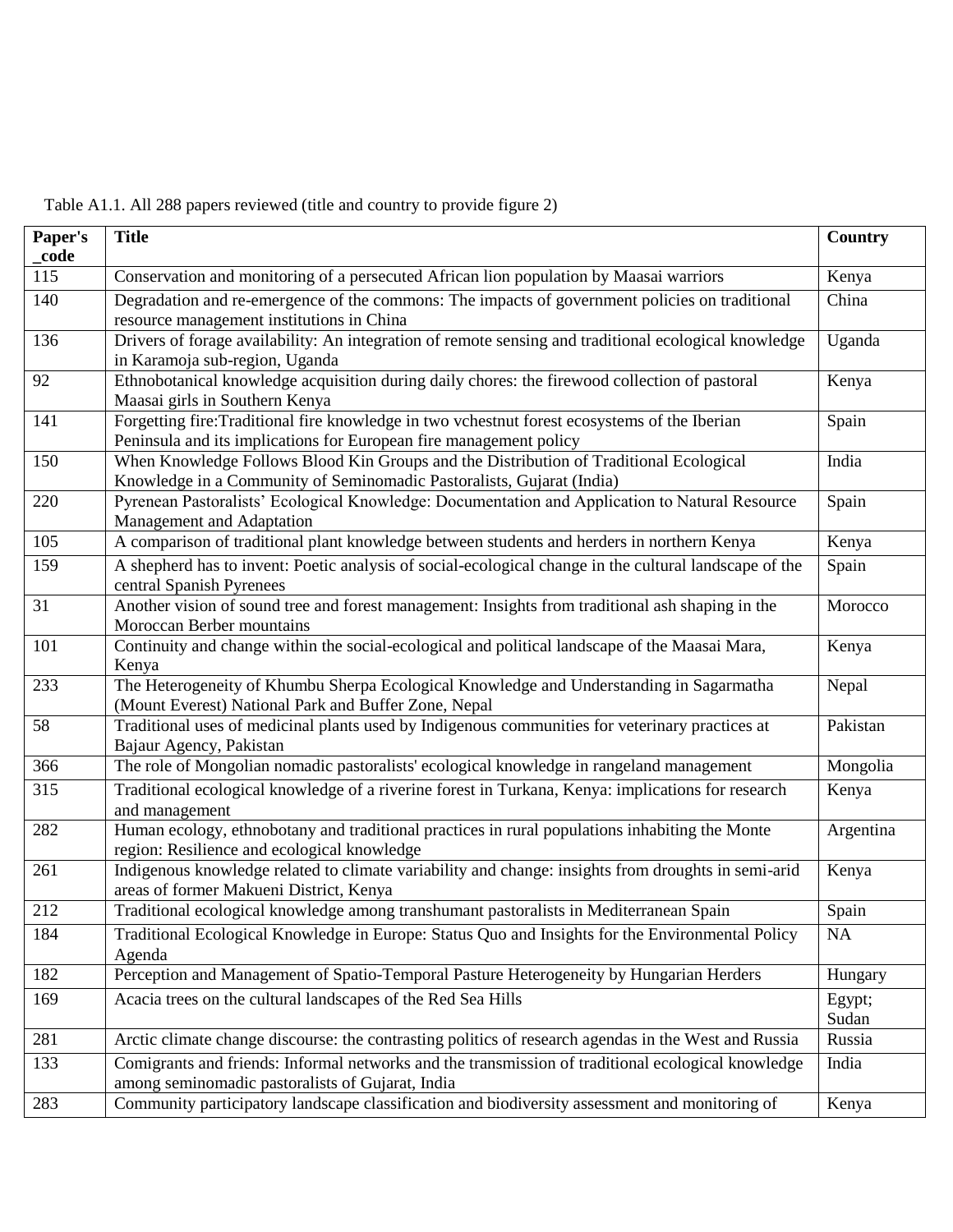|                | grazing lands in northern Kenya                                                                                   |                |
|----------------|-------------------------------------------------------------------------------------------------------------------|----------------|
| 227            | Ecological Conservation, Cultural Preservation, and a Bridge between: the Journey of Shanshui                     | China          |
|                | Conservation Center in the Sanjiangyuan Region, Qinghai-Tibetan Plateau, China                                    |                |
| 183            | Herder Observations of Rangeland Change in Mongolia: Indicators, Causes, and Application to                       | Mongolia       |
|                | <b>Community-Based Management</b>                                                                                 |                |
| 303            | Herder Perceptions on Impacts of Range Enclosures, Crop Farming, Fire Ban and Bush                                | Ethiopia       |
|                | Encroachment on the Rangelands of Borana, Southern Ethiopia                                                       |                |
| 310            | Learning from local knowledge: modeling the pastoral nomadic range management of the Himba,<br>Namibia            | Namibia        |
| 11             | Medicinal wild plants used by the Mongol herdsmen in Bairin Area of Inner Mongolia and its                        | China          |
|                | comparative study between TMM and TCM                                                                             |                |
| 235            | Reindeer management during the colonization of Sami lands: A long-term perspective of                             | Sweden         |
|                | vulnerability and adaptation strategies                                                                           |                |
| 228            | Tending for Cattle: Traditional Fire Management in Ethiopian Montane Heathlands                                   | Ethiopia       |
|                | The sacred and the scientific: traditional ecological knowledge in Siberian river conservation                    | Siberia        |
| 62             | Through the lens of a herder: insights into landscape ethno-ecological knowledge on rangelands in                 | South Africa   |
|                | Namaqualand                                                                                                       |                |
| 148            | Oral traditional knowledge on medicinal plants in jeopardy among Gaddi shepherds in hills of                      | India          |
|                | northwestern Himalaya, J&K, India.                                                                                |                |
| 294            | Participatory monitoring of biodiversity in East African grazing lands                                            | Uganda         |
| 165            | Communal institutions for the management of rangeland resources and dairy production in Taleghan                  | Iran           |
| 259            | Valley, Northern Iran<br>Remote Sensing and Local Knowledge of Hydrocarbon Exploitation: The Case of Bovanenkovo, | Siberia        |
|                | Yamal Peninsula, West Siberia, Russia                                                                             |                |
| $\overline{4}$ | Indigenous knowledge for seasonal weather and climate forecasting across East Africa                              | Ethiopia;      |
|                |                                                                                                                   | Tanzania;      |
|                |                                                                                                                   | Uganda         |
| 292            | Walking Behind the Old Women: Sacred Sakha Cow Knowledge in the 21st Century                                      | Russia         |
| 363            | Assessments of landscape level degradation in southern Ethiopia: pastoralists versus ecologists                   | Ethiopia       |
| 289            | Indigenous Knowledge between Collapsion and Prospect of Genetic Conservation and Development                      | NA             |
| 175            | Unexpected climate impacts on the Tibetan Plateau: Local and scientific knowledge in findings of                  | China          |
|                | delayed summer                                                                                                    |                |
| 36             | Inuit Approaches to Naming and Distinguishing Caribou: Considering Language, Place, and                           | Canada         |
|                | Homeland toward Improved Co-management                                                                            |                |
| 180            | Efficacy of Two Lion Conservation Programs in Maasailand, Kenya                                                   | Kenya          |
| 325            | Long-term Abundance Patterns of Barren-ground Caribou Using Trampling Scars on Roots of Picea                     | Canada         |
|                | mariana in the Northwest Territories, Canada                                                                      |                |
| 286            | Traditional livelihood based on sheep grazing in the Khangchendzonga national park, Sikkim                        | India          |
| 48             | Analysis of observed and perceived climate change and variability in Arsi Negele District, Ethiopia               | Ethiopia       |
| 181            | Climate change and variability: perception and adaptation strategies of pastoralists and agro-                    | <b>Burkina</b> |
|                | pastoralists across different zones of Burkina Faso                                                               | Faso           |
| 28             | This country just hangs tight: perspectives on managing land degradation and climate change in far<br>west NSW    | Australia      |
| 333            | An ethnobotanical survey of wild edible plants of Paphos and Larnaca countryside of Cyprus                        | Cyprus         |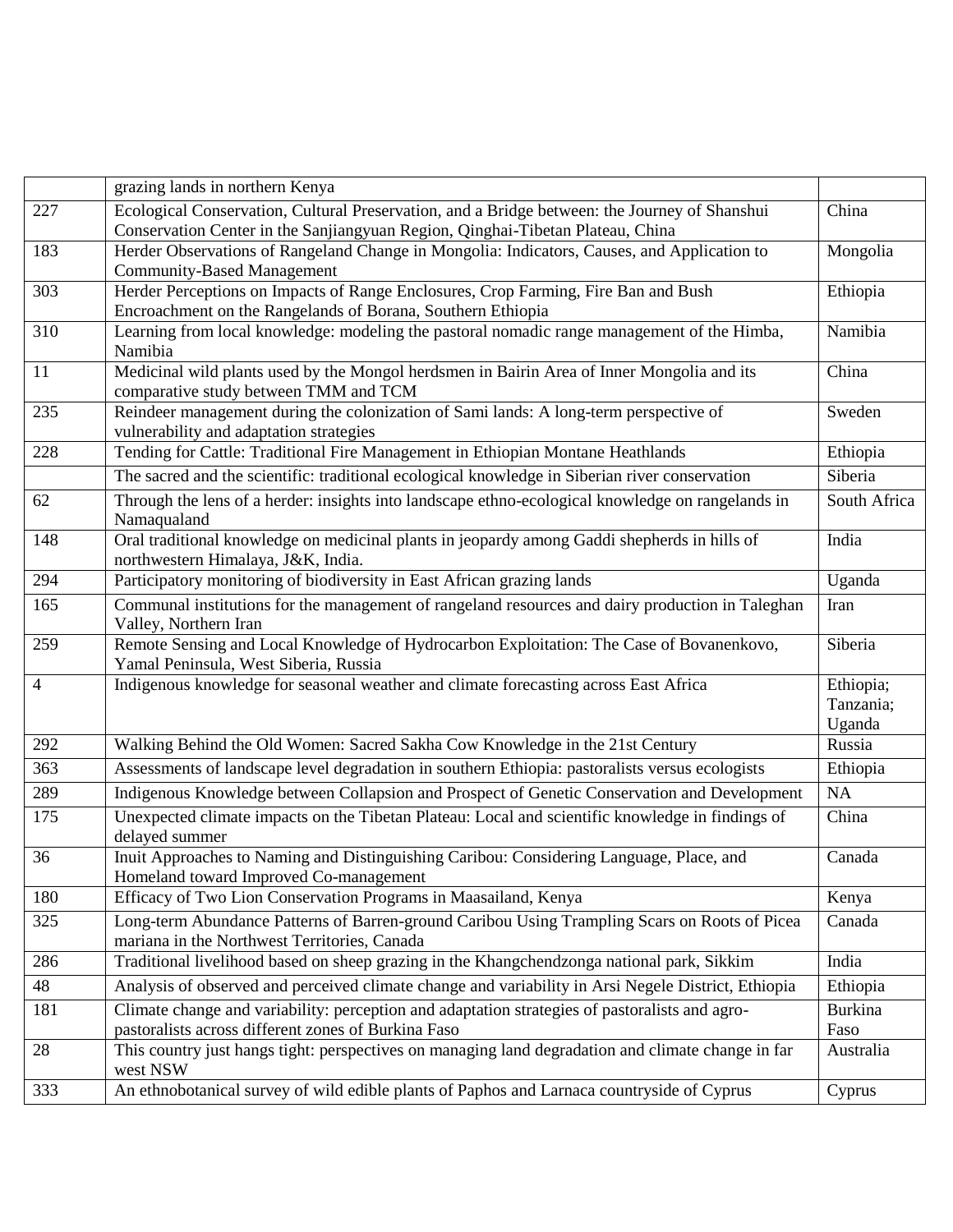| 176 | Traditional nomadic tending of trees in the Red Sea Hills                                                                                                    | Egypt;<br>Sudan        |
|-----|--------------------------------------------------------------------------------------------------------------------------------------------------------------|------------------------|
| 129 | Rangeland degradation assessment: a new strategy based on the ecological knowledge of indigenous<br>pastoralists                                             | Iran                   |
| 278 | Fulani Knowledge of the Ecological Impacts of Khaya senegalensis (Meliaceae) Foliage Harvest in<br>Benin and its Implications for Sustainable Harvest        | Benin                  |
| 19  | Tibetan Lake Expansion from a Pastoral Perspective: Local Observations and Coping Strategies for a<br><b>Changing Environment</b>                            | China                  |
| 301 | Integration of herder knowledge and ecological methods for land degradation assessment around<br>sedentary settlements in a sub-humid zone in northern Kenya | Kenya                  |
| 214 | Medicinal plants potential and use by pastoral and agro-pastoral communities in Erer Valley of<br>Babile Wereda, Eastern Ethiopia                            | Ethiopia               |
| 73  | Reimagining invasions: The social and cultural impacts of Prosopis on pastoralists in southern Afar,<br>Ethiopia                                             | Ethiopia               |
| 229 | The Shift from Herding to Hunting among the Siberian Evenki                                                                                                  | Siberia                |
| 263 | Riders under storms: Contributions of nomadic herders' observations to analysing climate change in<br>Mongolia                                               | Mongolia               |
| 164 | Turkana indigenous knowledge environmental sustainability and pastoralist lifestyle for economic<br>survival                                                 | Kenya                  |
| 53  | Knowledge and community resilience in rangelands recovery: the case of Wadi Allaqi Biosphere<br>Reserve, South Eastern Desert, Egypt                         | Egypt                  |
| 280 | Evaluation of Local Ecological Knowledge as a Method for Collecting Extensive Data on Animal<br>Abundance                                                    | Spain                  |
| 80  | Climate Change and Variability in Semiarid Palapye, Eastern Botswana: An Assessment from<br>Smallholder Farmers' Perspective                                 | Botswana               |
| 252 | Assessing Resource Dependency on the Rangelands as a Measure of Climate Sensitivity                                                                          | Australia              |
| 35  | From traditional knowledge to novel adaptations of transhumant pastoralists the in face of new<br>challenges in North Patagonia                              | Argentina              |
| 91  | Exploring local knowledge and perceptions on zoonoses among pastoralists in northern and eastern<br>Tanzania                                                 | Tanzania               |
| 226 | Pastoralists' Perception and Ecological Knowledge on Savanna Ecosystem Dynamics in Semi-arid<br><b>Botswana</b>                                              | Botswana               |
| 67  | Contested understandings of yaks on the eastern Tibetan Plateau: market logic, Tibetan Buddhism<br>and indigenous knowledge                                  | China                  |
| 260 | Linking local ecological knowledge and habitat modelling to predict absolute species abundance on<br>large scales                                            | Spain                  |
| 143 | Misreading the Arctic landscape: Apolitical ecology of reindeer, carrying capacities, and<br>overstocking in Finnmark, Norway                                | Norway                 |
| 111 | Communication for the development of pastoralism                                                                                                             |                        |
| 323 | Behaviour of goats, sheep and cattle and their selection of browse species on natural pasture in a<br>Sahelian area                                          | <b>Burkina</b><br>Faso |
| 94  | Himalayan Grasslands: Indigenous Knowledge and Institutions for Social Innovation                                                                            | China; India;<br>Nepal |
| 331 | Use of participatory epidemiology to compare the clinical veterinary knowledge of pastoralists and<br>veterinarians in East Africa                           | Sudan;<br>Kenya        |
| 119 | The use of indigenous climate forecasting methods by the pastoralists of Northern Kenya                                                                      | Kenya                  |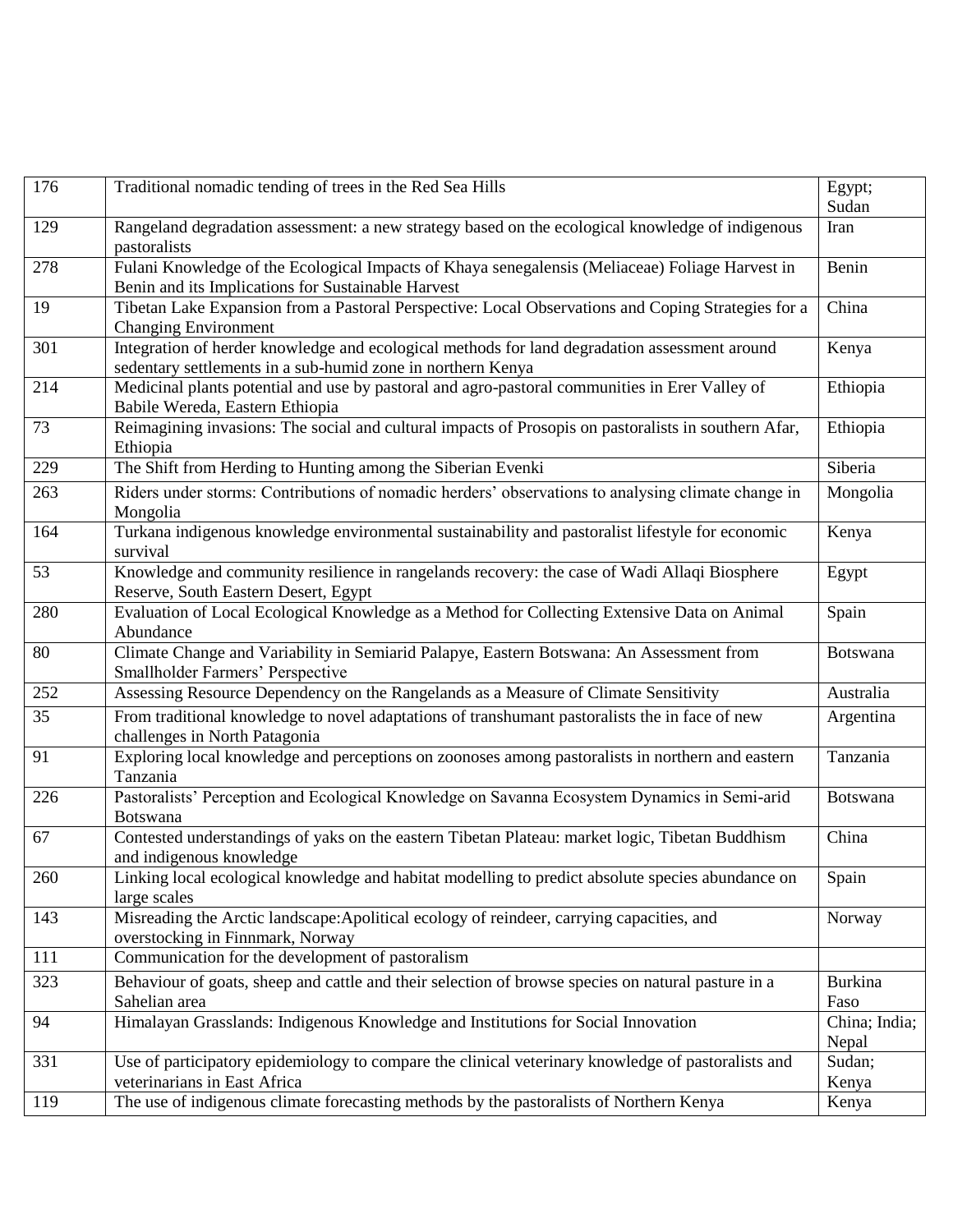| 318 | Tracking wildebeest, locating knowledge: Maasai and conservation biology understandings of<br>wildebeest behavior in Northern Tanzania                                                             | Tanzania                           |
|-----|----------------------------------------------------------------------------------------------------------------------------------------------------------------------------------------------------|------------------------------------|
| 132 | Integrating local pastoral knowledge, participatory mapping, and species distribution modeling for<br>risk assessment of invasive rubber vine (Cryptostegia grandiflora) in Ethiopia's Afar region | Ethiopia                           |
| 102 | Community perceptions on spatio-temporal land use changes in the Amboseli ecosystem, southern<br>Kenya                                                                                             | Kenya                              |
| 322 | Indigenous rangeland resource management in the mountainous areas of northern Nepal: a case study<br>from the Rasuwa District                                                                      | Nepal                              |
| 199 | Wild plant folk nomenclature of the Mongol herdsmen in the Arhorchin national nature reserve,<br>Inner Mongolia, PR China                                                                          | China                              |
| 240 | Human stewardship or ruining cultural landscapes of the ancient Tula wells, southern Ethiopia                                                                                                      | Ethiopia                           |
| 87  | Alignment between values of dryland pastoralists and conservation needs for small mammals.                                                                                                         | Australia                          |
| 268 | Origins of Travelling Stock Routes. 1. Connections to Indigenous traditional pathways                                                                                                              | Australia                          |
| 97  | Collaborative processes for exploring rural futures: The Exploring Futures Platform                                                                                                                | <b>New</b><br>Zealand              |
| 272 | Viewing Change Through the Prism of Indigenous Human Ecology: Findings from the Afghan and<br><b>Tajik Pamirs</b>                                                                                  | Afghanistan;<br>Tajikistan         |
| 107 | Coupled Socio-Environmental Changes Triggered Indigenous Aymara Depopulation of the Semiarid<br>Andes of Tarapacá-Chile during the Late 19th-20th Centuries                                        | Chile                              |
| 130 | Local knowledge production, transmission, and the importance of village leaders in a network of<br>Tibetan pastoralists coping with environmental change                                           | China                              |
| 147 | Ethnoveterinary of Sahrawi pastoralists of Western Sahara: camel diseases and remedies                                                                                                             | Algeria;<br>Mauritania;<br>Morocco |
| 25  | Forest Fire and Indigenous Sami Land Use: Place Names, Fire Dynamics, and Ecosystem Change in<br>Northern Scandinavia                                                                              | Sweden                             |
| 114 | Meadow up a tree: Feeding flocks with a native ash tree in the Moroccan mountains                                                                                                                  | Morocco                            |
| 284 | Institutional development for sustainable rangeland resource and ecosystem management in<br>mountainous areas of northern Nepal                                                                    | Nepal                              |
| 300 | The effect of development interventions on the use of indigenous range management strategies in the<br>Borana Lowlands in Ethiopia                                                                 | Ethiopia                           |
| 85  | Species composition determines forage quality and medicinal value of high diversity grasslands in<br>lowland England                                                                               | England                            |
| 65  | Exploring knowledge and management practices on ticks and tick-borne diseases among agro-<br>pastoral communities in Southern Highlands, Tanzania                                                  | Tanzania                           |
| 234 | The impact of agro-pastoral abandonment on the Rock Partridge Alectoris graeca in the Apennines                                                                                                    | Italy                              |
| 262 | Learning the indigenous knowledge and biodiversity through contest: A participatory methodological<br>tool of ecoliteracy                                                                          | India                              |
| 210 | Ethno-veterinary practices for ephemeral fever of Yak: A participatory assessment by the Monpa<br>tribe of Arunachal Pradesh                                                                       | India                              |
| 330 | Indigenous ecological knowledge of Borana pastoralists in southern Ethiopia and current challenges                                                                                                 | Ethiopia                           |
| 238 | Husbandry practices of El-Kababish camel herders: case study north Kordofan State, Sudan                                                                                                           | Sudan                              |
| 86  | Husbandry practices of El-Kababish camel herders: case study north Kordofan State, Sudan                                                                                                           | Lesotho                            |
| 201 | Derivation of a household-level vulnerability index for empirically testing measures of adaptive<br>capacity and vulnerability                                                                     | Mozambique                         |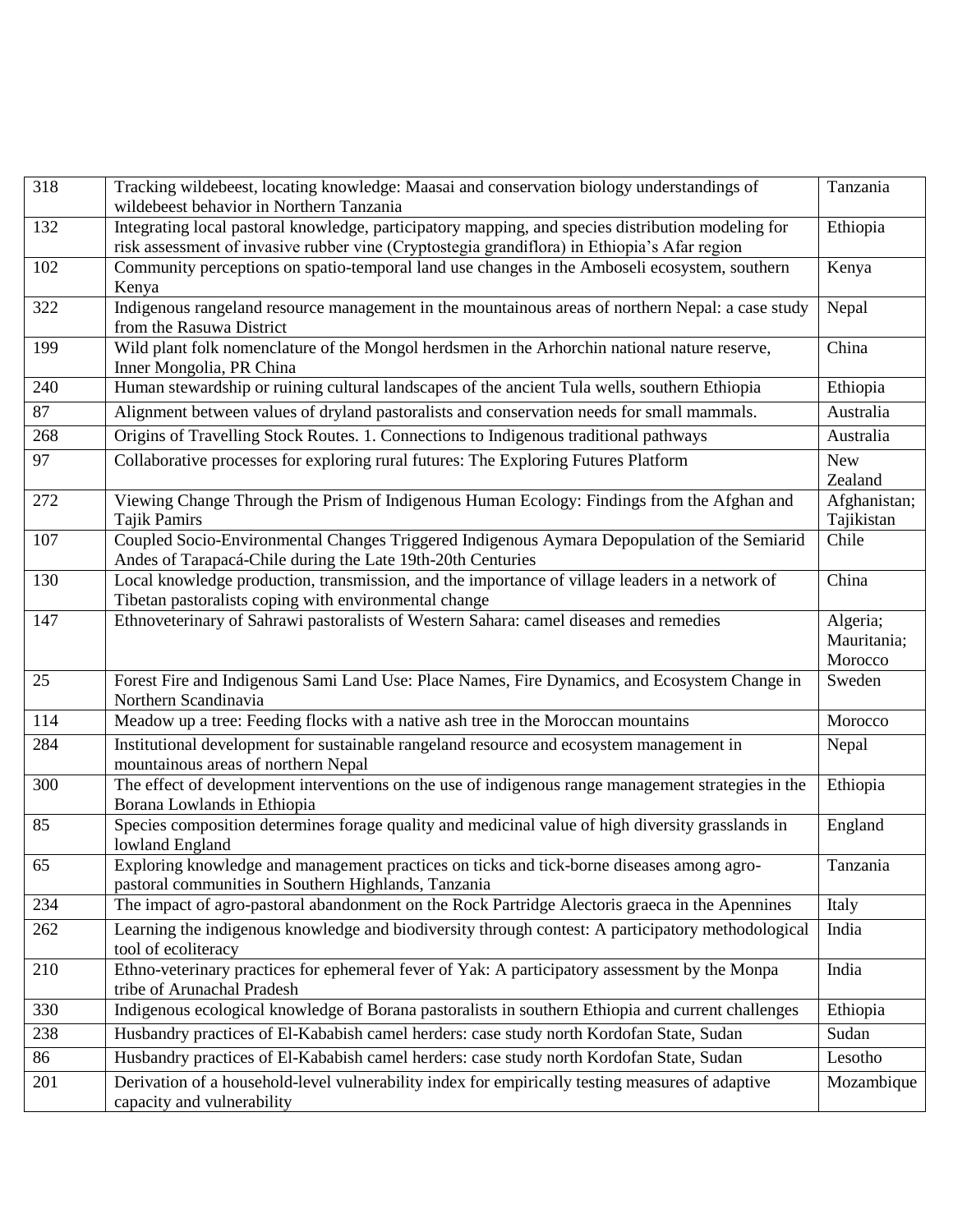| 47             | Climate change and cultural heritage in western Mongolia                                                                                                                                                          | Mongolia                                                            |
|----------------|-------------------------------------------------------------------------------------------------------------------------------------------------------------------------------------------------------------------|---------------------------------------------------------------------|
| 90             | Collecting Ophiocordyceps sinensis: an emerging livelihood strategy in the Garhwal, Indian<br>Himalaya                                                                                                            | India                                                               |
| 178            | The interplay of knowledge, attitude and practice of livestock farmers' land management against<br>desertification in the South African Kalahari                                                                  | South Africa                                                        |
| 209            | The good shepherd: remedying the fencing syndrome                                                                                                                                                                 | South Africa                                                        |
| 204            | 'Everybody knows', but the rest of the world: the case of a caterpillar-borne reproductive loss<br>syndrome in dromedary camels observed by Sahrawi pastoralists of Western Sahara                                | Mauritania;<br>Algeria                                              |
| 223            | Accuracy of pastoralists' memory-based kinship assignment of Ankole cattle: a microsatellite DNA<br>analysis                                                                                                      | Uganda                                                              |
| 45             | Grazing and rangeland management: Trans-human adaptations by Brokpa community in fragile<br>ecosystems of Arunachal Pradesh                                                                                       | India                                                               |
| 9              | Adaptation to climate change using indigenous weather forecasting systems in Borana pastoralists of<br>southern Ethiopia                                                                                          | Ethiopia                                                            |
| 302            | Livestock grazing behaviour along a degradation gradient in the Somali region of eastern Ethiopia                                                                                                                 | Ethiopia                                                            |
| 146            | Ethnoveterinary medicines used by goat keepers in Marwar region of Rajasthan, India                                                                                                                               | India                                                               |
| $\mathfrak{Z}$ | Local Knowledge for Addressing Food Insecurity: The Use of a Goat Meat Drying Technique in a<br>Rural Famine Context in Southern Africa                                                                           | Mozambique                                                          |
| 277            | Efficacy of Integrating Herder Knowledge and Ecological Methods for Monitoring Rangeland<br>Degradation in Northern Kenya                                                                                         | Kenya                                                               |
| 256            | Quantitative ethnobotany of medicinal plants used by Kara and Kwego semi-pastoralist people in<br>lower Omo River Valley, Debub Omo Zone, Southern Nations, Nationalities and Peoples Regional<br>State, Ethiopia | Ethiopia                                                            |
| 314            | Pastoralists' perceptions and realities of vegetation change and browse consumption in the northern<br>Kalahari, Namibia                                                                                          | Namibia                                                             |
| 258            | Ethnoveterinary treatments by dromedary camel herders in the Suleiman Mountainous Region in<br>Pakistan: an observation and questionnaire study                                                                   | Pakistan                                                            |
| 41             | In the light of change: a mixed methods investigation of climate perceptions and the instrumental<br>record in northern Sweden                                                                                    | Sweden                                                              |
| 32             | Turning the herding lifestyle into a learning opportunity: Experiences from Lesotho                                                                                                                               | Lesotho                                                             |
| 34             | Investigating criteria for valuation of forage resources by local agro-pastoralists in West Africa:<br>using quantitative ethnoecological approach                                                                | Ghana;<br>Burkina<br>Faso                                           |
| 81             | Can pastoral communities offer solutions for conserving the Endangered Grevy's zebra Equus<br>grevyi at the periphery of its range?                                                                               | Kenya                                                               |
| 177            | Past and Present Winter Feeding of Reindeer in Finland: Herders' Adaptive Learning of Feeding<br>Practices                                                                                                        | Finland                                                             |
| 43             | Ethnomedicinal applications of animal species by the local communities of Punjab, Pakistan                                                                                                                        | Pakistan                                                            |
| 338            | Plant Biodiversity and Ethnobotany of Borana Pastoralists in Southern Oromia, Ethiopia                                                                                                                            | Ethiopia                                                            |
| 104            | Changing year-round habitat use of extensively grazing cattle, sheep and pigs in East-Central Europe<br>between 1940 and 2014: Consequences for conservation and policy                                           | Hungary;<br>Croatia;<br>Serbia;<br>Romania;<br>Ukraine;<br>Slovakia |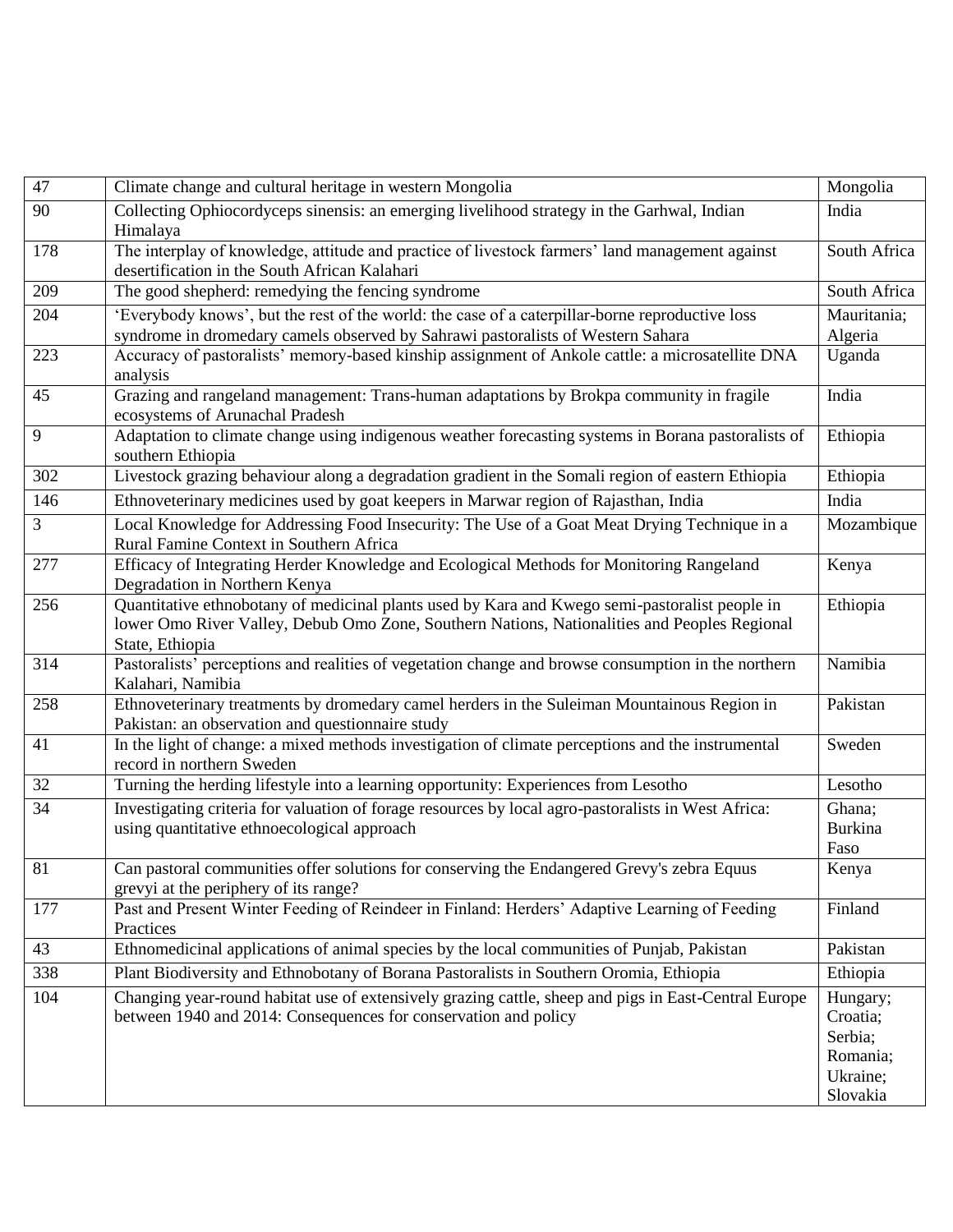| 161           | Local perceptions of rangeland degradation and climate change in the pastoral society of Qinghai-                                            | China           |
|---------------|----------------------------------------------------------------------------------------------------------------------------------------------|-----------------|
|               | <b>Tibetan Plateau</b>                                                                                                                       |                 |
| 222           | Pastoralists' indigenous selection criteria and other breeding practices of the long-horned Ankole<br>cattle in Uganda                       | Uganda          |
| 63            | Feeding flocks on rangelands: insights into the local ecological knowledge of shepherds in                                                   | Morocco         |
|               | Boulemane province (Morocco)                                                                                                                 |                 |
| 15            | Knowledge, perceptions and experiences of trachoma among Maasai in Tanzania: Implications for                                                | Tanzania        |
|               | prevention and control                                                                                                                       |                 |
| 44            | Ethnobotanical knowledge of pastoral community for treating livestock diseases in Somali regional                                            | Ethiopia        |
|               | state, eastern Ethiopia                                                                                                                      |                 |
| 296           | Understanding pastoral mobility: the case of Senegalese Fulani                                                                               | Senegal         |
| 123           | Information sharing and climate risk management among Senegalese agropastoralists                                                            | Senegal         |
| 71            | Rabari shepherds and the mad tree: the dynamics of local ecological knowledge in the context of                                              | India           |
|               | Prosopis Juliflora invasion in Gujarat, India                                                                                                |                 |
| 361           | An Institutionalized Human-Animal Relationship and the Aftermath: The Reproductive Process of                                                | Siberia         |
|               | Horse-Bands and Husbandry in Northern Yakutia, Siberia                                                                                       |                 |
| 162           | Paisang (Quercus griffithii): A Keystone Tree Species in Sustainable Agroecosystem Management<br>and Livelihoods in Arunachal Pradesh, India | India           |
| 349           | Mapping land cover change in a reindeer herding area of the Russian Arctic using Landsat TM and                                              | Russia          |
|               | ETM+ imagery and indigenous knowledge                                                                                                        |                 |
| 78            | Herders' ecological knowledge and carnivore predation on livestock investigations in Makgadikgadi                                            | Botswana        |
|               | and Nxai Read online: Scan this QR code with your smart phone or mobile device to read online.                                               |                 |
|               | national parks, Botswana                                                                                                                     |                 |
| 358           | Linking Local Perceptions of Elephants and Conservation: Samburu Pastoralists in Northern Kenya                                              | Kenya           |
| 179           | Female Camel Nomenclature among Arabia's Bedouins                                                                                            | Oman            |
| 75            | Historical perspectives on pastoralism and land tenure transformation in Ngamiland, Botswana:                                                | <b>Botswana</b> |
|               | What are the policy and institutional lessons                                                                                                |                 |
| 22            | Ethnobotanical knowledge among the semi-pastoral Gujjar tribe in the high altitude (Adhwari's) of                                            | India           |
|               | Churah subdivision, district Chamba, Western Himalaya                                                                                        |                 |
| 231           | Predicting the distribution of cryptic species: the case of the spur-thighed tortoise in Andalusia                                           | Spain           |
|               | (southern Iberian Peninsula)                                                                                                                 |                 |
| $\degree$ 196 | The importance of being reliable e Local ecological knowledge and management of forage plants in a                                           | Morocco         |
|               | dryland pastoral system (Morocco)                                                                                                            |                 |
| 326           | Comparison of production systems and selection criteria of Ankole cattle by breeders in Burundi,                                             | Burundi;        |
|               | Rwanda, Tanzania and Uganda                                                                                                                  | Rwanda;         |
|               |                                                                                                                                              | Tanzania;       |
|               |                                                                                                                                              | Uganda          |
| 218           | Uses and management of Ximenia americana, Olacaceae in semi-arid east Shewa, Ethiopia                                                        | Ethiopia        |
| 88            | Factors influencing local ecological knowledge of forage resources: Ethnobotanical evidence from                                             | Ghana;          |
|               | West Africa's savannas                                                                                                                       | <b>Burkina</b>  |
|               |                                                                                                                                              | Faso            |
| 72            | Wolf and Bear Depredation on Livestock in Northern Sweden 1827–2014: Combining History,                                                      | Sweden          |
|               | Ecology and Interviews                                                                                                                       |                 |
| 125           | Coping with difficult weather and snow conditions: Reindeer herders' views on climate change                                                 | Finland         |
|               | impacts and coping strategies                                                                                                                |                 |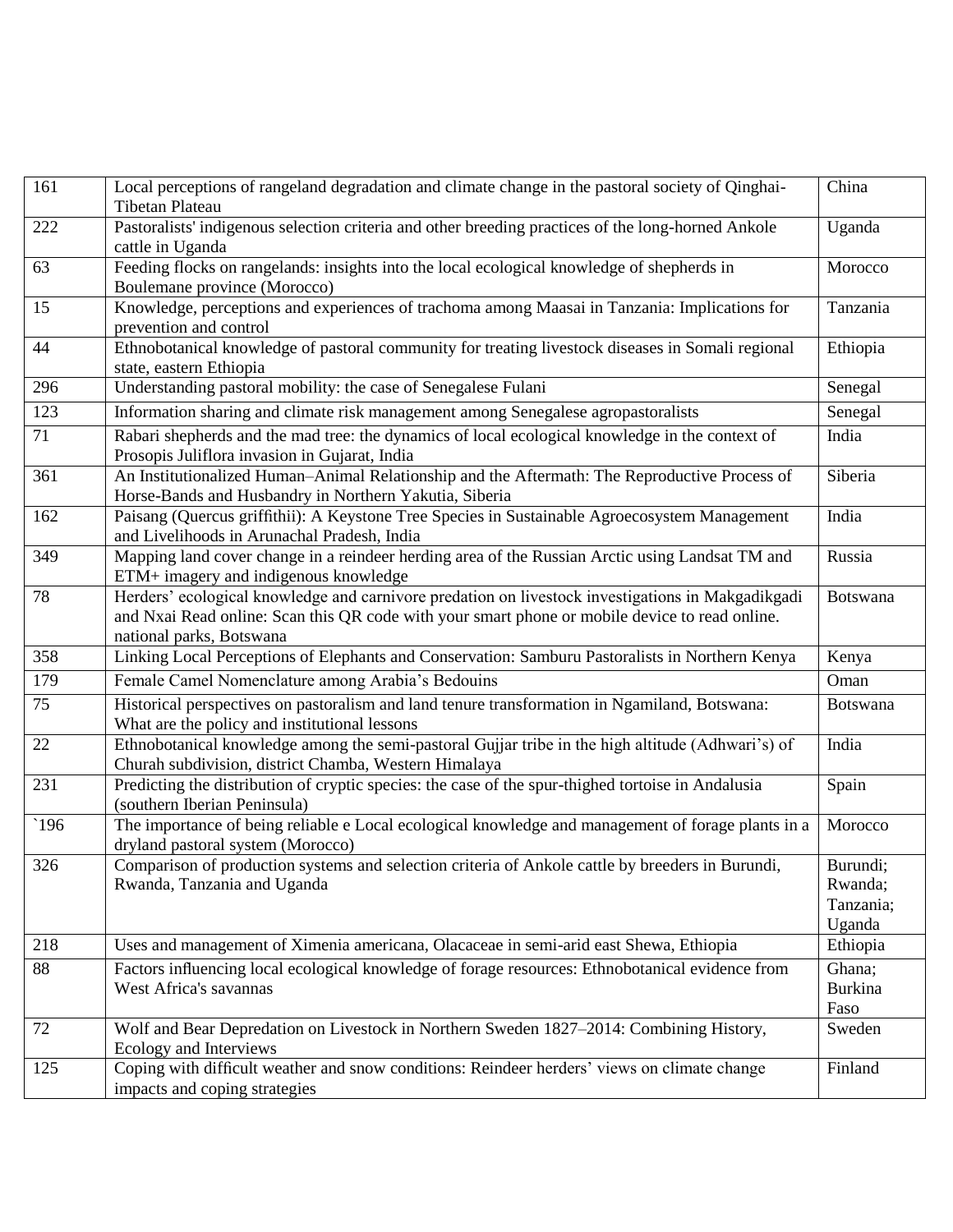| 186            | The social nature of environmental knowledge among the nomadic Wodaabe of Niger                                                                                                         | Niger                                        |
|----------------|-----------------------------------------------------------------------------------------------------------------------------------------------------------------------------------------|----------------------------------------------|
| 70             | "I See the Grass Through the Mouths of My Animals" - Folk Indicators of Pasture Plants Used by<br><b>Traditional Steppe Herders</b>                                                     | Hungary                                      |
| 378            | Gender, indigenous knowledge, and pastoral resource use in Morocco                                                                                                                      | Morocco                                      |
| 352            | Traditional cattle-husbandry systems in Eritrea: cattle-man relationships                                                                                                               | Eritrea                                      |
| 298            | Towards Endogenous Livestock Development: Borana Pastoralists' Responses to Environmental and<br><b>Institutional Changes</b>                                                           | Ethiopia                                     |
| $\mathbf{1}$   | Ethnoveterinary remedies used in the Algerian steppe: Exploring the relationship with traditional<br>human herbal medicine                                                              | Algeria                                      |
| $\overline{c}$ | Climate change has more adverse impacts on the higher mountain communities than the lower ones:<br>people's perception from the northern Himalayas                                      | China                                        |
| 6              | Songs, Settings, Sociality: Human and Ecological Well-being in Western Mongolia                                                                                                         | Mongolia                                     |
| 7              | Like a Lullaby: Song as Herding Tool in Rural Mongolia                                                                                                                                  | Mongolia                                     |
| 10             | Seasonal fire management by traditional cattle ranchers prevents the spread of wildfire in the<br><b>Brazilian Cerrado</b>                                                              | <b>Brazil</b>                                |
| 12             | Nomads' indigenous knowledge and their adaptation to climate changes in Semirom City in Central<br>Iran                                                                                 | Iran                                         |
| 13             | Opportunities to integrate herders' indicators into formal rangeland monitoring: an example from<br>Mongolia                                                                            | Mongolia                                     |
| 14             | Integrating Traditional Ecological Knowledge and Remote Sensing for Monitoring Rangeland<br>Dynamics in the Altai Mountain Region                                                       | Mongolia;<br>Russia;<br>China;<br>Kazakhstan |
| 16             | Socio-ecological dimensions of Andean pastoral landscape change: bridging traditional ecological<br>knowledge and satellite image analysis in Sajama National Park, Bolivia             | <b>Bolivia</b>                               |
| 17             | Indigenous weather and climate forecasting knowledge among Afar pastoralists of north eastern<br>Ethiopia: Role in adaptation to weather and climate variability                        | Ethiopia                                     |
| 20             | Reindeer Herders Without Reindeer. The Challenges of Joint Knowledge Production on Kolguev<br>Island in the Russian Arctic                                                              | Russia                                       |
| 21             | Traditional and local knowledge in land use planning: insights into the use of the Akwé: Kon<br>Guidelines in Eanodat, Finnish Sápmi                                                    | Finland                                      |
| 23             | Local agro-pastoralists' perspectives on forage species diversity, habitat distributions, abundance<br>trends and ecological drivers for sustainable livestock production in West Afric | Ghana;<br><b>Burkina</b><br>Faso             |
| 24             | Indigenous knowledge practices for sustainable lifelong education in pastoralist communities of<br>Kenya                                                                                | Kenya                                        |
| 27             | The effect of climate information in pastoralists' adaptation to climate change A case study of<br>Rwenzori region, Western Uganda                                                      | Uganda                                       |
| 29             | Health risk perceptions and local knowledge of water-related infectious disease exposure among<br>Kenyan wetland communities                                                            | Kenya                                        |
| 30             | Shepherds' local knowledge and scientific data on the scavenging ecosystem service: Insights for<br>conservation                                                                        | Spain                                        |
| 37             | Merging Indigenous Knowledge Systems and Station Observations to Estimate the Uncertainty of<br>Precipitation Change in Central Mongolia                                                | Mongolia                                     |
| 46             | Increasing the Local Relevance of Epidemiological Research: Situated Knowledge of Cattle Disease<br>Among Basongora Pastoralists in Uganda                                              | Uganda                                       |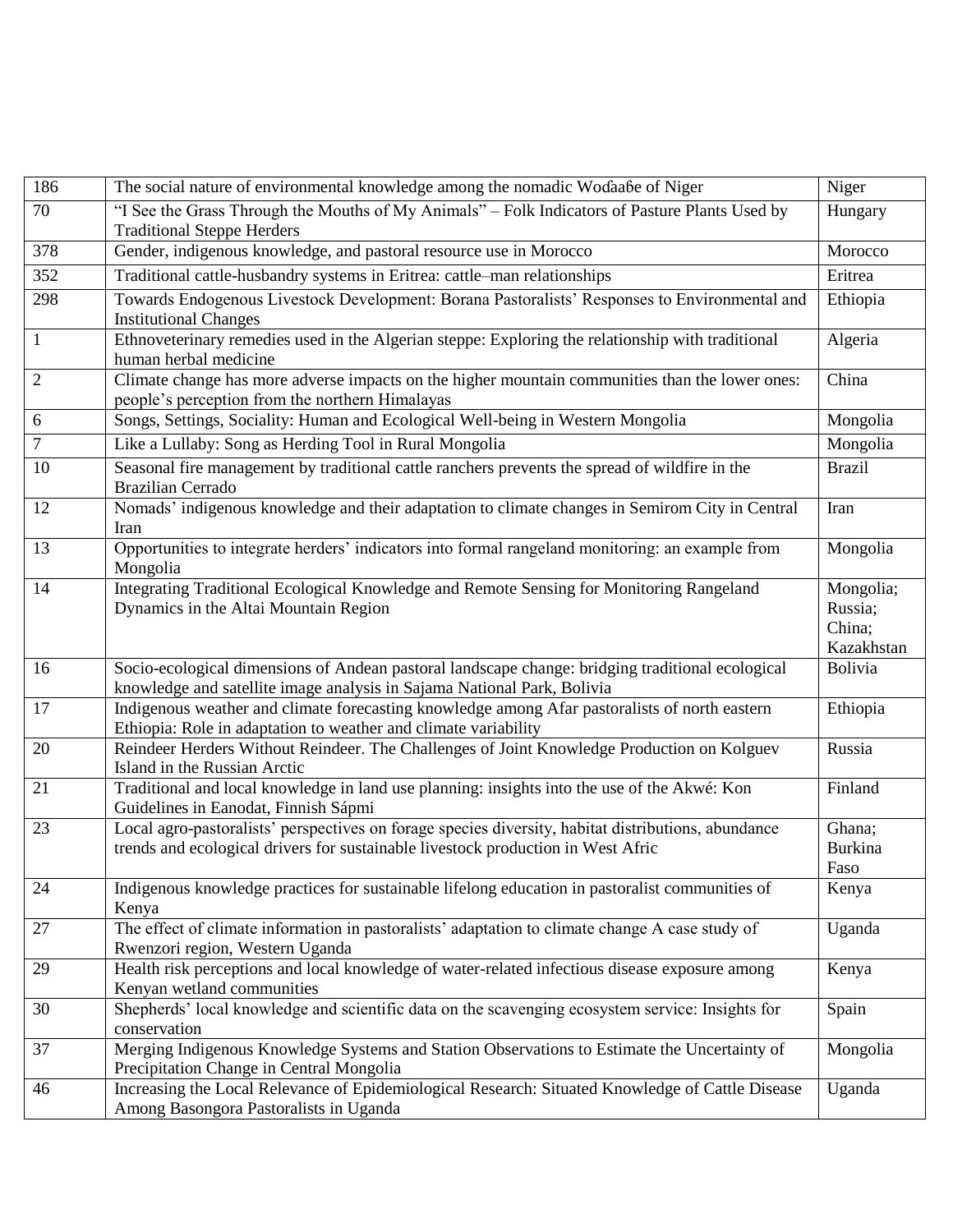| 51  | Traditional ecological knowledge underlying herding decisions of pastoralists                                                                                           | Benin              |
|-----|-------------------------------------------------------------------------------------------------------------------------------------------------------------------------|--------------------|
| 52  | Understanding roles and functions of cattle breeds for pastoralists in Benin                                                                                            | Benin              |
| 54  | Integrating indigenous local knowledge and species distribution modeling to detect wildlife in<br>Somaliland                                                            | Somalia            |
| 57  | Factors Affecting Sustainable Animal Trypanosomosis Control in Parts of Kaduna State, Nigeria                                                                           | Nigeria            |
| 59  | The relevance of herders' local ecological knowledge on coping with livestock losses during harsh<br>winters in western Mongolia                                        | Mongolia           |
| 68  | Integrating remote sensing and local ecological knowledge to monitor rangeland dynamics                                                                                 | Kyrgyzstan         |
| 69  | Important knowledge gaps among pastoralists on causes and treatment of udder health problems in<br>livestock in southern Ethiopia: results of qualitative investigation | Ethiopia           |
| 74  | Medicinal and commercial uses of ostrich products in Tanzania                                                                                                           | Tanzania           |
| 76  | Botanical ethnoveterinary therapies used by agro-pastoralists of Fafan zone, Eastern Ethiopia                                                                           | Ethiopia           |
| 77  | Distribution and socio-ecological impacts of the invasive alien cactus Opuntia stricta in eastern<br>Africa                                                             | Kenya              |
| 79  | An ethnobotanical survey of medicinal and edible plants of Yalo Woreda in Afar regional state,<br>Ethiopia                                                              | Ethiopia           |
| 82  | Basotho herders learn through culture and social interaction                                                                                                            | Lesotho            |
| 83  | From Herders to Wage Laborers and Back Again: Engaging with Capitalism in the Atacama Puna<br>Region of Northern Chile                                                  | Chile              |
| 89  | Indigenous Control Methods for Parasites among Pastoralists Communities in Adamawa State,<br>Nigeria                                                                    | Nigeria            |
| 96  | The future of pastoralism/L'avenir du pastoralisme/El futuro del pastoreo                                                                                               | <b>NA</b>          |
| 98  | Tibetan Buddhism, Wetland Transformation, and Environmentalism in Tibetan Pastoral Areas of<br>Western China                                                            | China              |
| 103 | Indigenous ecological knowledge as the basis for adaptive environmental management: Evidence<br>from pastoralist communities in the Horn of Africa                      | Ethiopia           |
| 106 | Tracing innovation pathways in the management of natural and social capital on Laikipia Maasai<br>Group Ranches, Kenya                                                  | Kenya              |
| 112 | Indigenous knowledge of pastoralists on respiratory diseases of camels in northern Kenya                                                                                | Kenya              |
| 116 | Transhumant Pastoralism in the Context of Socioeconomic and Climate Change in the Mountains of<br>Nepal                                                                 | Nepal              |
| 117 | Evolution of models to support community and policy action with science: Balancing pastoral<br>livelihoods and wildlife conservation in savannas of East Africa         | Ethiopia;<br>Kenya |
| 118 | Herding conditions related to infectious keratoconjunctivitis in semi-domesticated reindeer: a<br>questionnaire-based survey among reindeer herders                     | Sweden;<br>Norway  |
| 120 | Broad-scale assumptions on available pasture resources and reindeer's habitat preferences shown to<br>be decoupled from ecological reality of Arctic-alpine landscapes  | Norway             |
| 121 | Are trees of intermediate densitymore facilitative? Canopy effects of four East African legume trees                                                                    | Ethiopia           |
| 122 | Sharing local ecological knowledge as a human adaptation strategy to arid environments: Evidence<br>from an ethnobotany survey in Morocco                               | Morocco            |
| 126 | Resilience of small-scale societies: a view from drylands                                                                                                               | NA                 |
| 127 | Strengths and weaknesses of traditional feeding management of dairy goat farms in mountain areas                                                                        | Spain              |
| 128 | Terra Nullius: Colonial Violence in Prynne's Acrylic Tips                                                                                                               | Australia          |
| 134 | Pastoral livelihoods under pressure: Ecological, political and socioeconomic transitions in Afar                                                                        | Ethiopia           |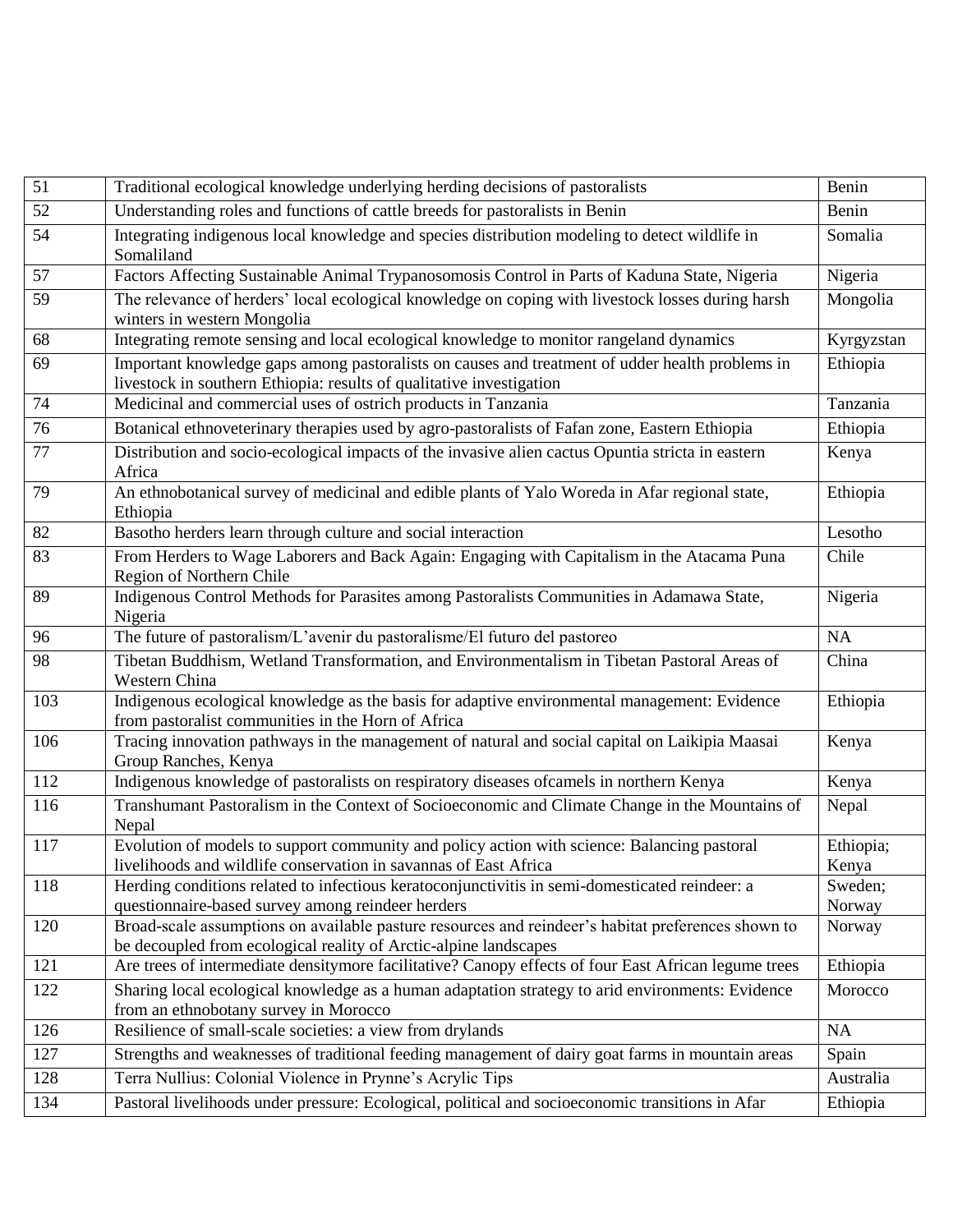|     | (Ethiopia)                                                                                                                                         |                         |
|-----|----------------------------------------------------------------------------------------------------------------------------------------------------|-------------------------|
| 135 | Morels of Palas Valley, Pakistan: A Potential Source for Generating Income and Improving                                                           | Pakistan                |
|     | Livelihoods of Mountain Communities                                                                                                                |                         |
| 137 | An ethnobotany of the Lukomir Highlanders of Bosnia & Herzegovina                                                                                  | Bosnia and              |
|     |                                                                                                                                                    | Herzegovina             |
| 139 | Wood-pastures of Europe: Geographic coverage, social-ecological values, conservation                                                               | Europe                  |
|     | management, and policy implications                                                                                                                |                         |
| 142 | Loss of traditional knowledge aggravates wolf-human conflict in Georgia (Caucasus) in the wake of                                                  | Georgia                 |
|     | socio-economic change                                                                                                                              |                         |
| 144 | Persistence of Two Small Antelope Species in the Degraded Mutara Rangelands (Akagera<br>Ecosystem) Based on Pastoralists' and Farmers' Perceptions | Rwanda;<br>Tanzania;    |
|     |                                                                                                                                                    | Uganda                  |
| 153 | Sámi reindeer herders' perspective on herbivory of subarctic mountain birch forests by geometrid                                                   | Finland                 |
|     | moths and reindeer: a case study from northernmost Finland                                                                                         |                         |
| 154 | Climate Change and Rural Livelihoods -adaptation and vulnerability in Rajasthan                                                                    | Pakistan                |
| 157 | A study of medicinal plants used as ethnoveterinary: harnessing potential phytotherapy in Bheri,                                                   | Pakistan                |
|     | District Muzaffarabad (Pakistan)                                                                                                                   |                         |
| 158 | Trees dynamics (1955-2012) and their uses in the Senegal's Ferlo region: insights from a historical                                                | Senegal                 |
|     | vegetation database, local knowledge and field inventories                                                                                         |                         |
| 168 | Traditional knowledge of wild food plants in a few Tibetan communities                                                                             | India; China;           |
|     |                                                                                                                                                    | Nepal                   |
| 171 | Relationship Between Pastoralists' Evaluation of Rangeland State and Vegetation Threshold                                                          | Mongolia                |
|     | Changes in Mongolian Rangelands                                                                                                                    |                         |
| 173 | Herding strategies during a drought vary at multiple scales in Mongolian rangeland                                                                 | Mongolia                |
| 174 | Livelihood Diversification as an Adaptation Approach to Change in the Pastoral Hindu-Kush                                                          | Afghanistan;            |
|     | Himalayan Region                                                                                                                                   | Bhutan;                 |
|     |                                                                                                                                                    | China; India;<br>Nepal; |
|     |                                                                                                                                                    | Pakistan                |
| 189 | Ethnoveterinary knowledge of Raikas of Marwar for nomadic pastoralism                                                                              | India                   |
| 192 | Working Knowledge: characterising collective indigenous, scientific, and local knowledge about the                                                 | Australia               |
|     | ecology, hydrology and geomorphology of Oriners Station, Cape York Peninsula, Australia                                                            |                         |
| 194 | Adaptation of herders to droughts and privatization of rangeland-use rights in the arid Alxa Left                                                  | China                   |
|     | <b>Banner of Inner Mongolia</b>                                                                                                                    |                         |
| 195 | Herders' Perceptions of and Responses to Climate Change in Northern Pakistan                                                                       | Pakistan                |
| 197 | Traditional vegetation knowledge of the Hortobágy salt steppe (Hungary): a neglected source of                                                     | Hungary                 |
|     | information for vegetation science and conservation                                                                                                |                         |
| 198 | Sustainable Rangeland Management: Pastoralists' attitudes toward integrated programs in Iran                                                       | Iran                    |
| 200 | The role of drought among agro-pastoral communities in a semi-arid environment: The case of                                                        | <b>Botswana</b>         |
|     | <b>Botswana</b>                                                                                                                                    |                         |
| 203 | Ethnobotanical study of plants used in management of livestock health problems by Afar people of                                                   | Ethiopia                |
|     | Ada'ar District, Afar Regional State, Ethiopia                                                                                                     |                         |
| 206 | Pastoralists' knowledge of plant palatability and grazing indicators in an arid region of South                                                    | Australia               |
|     | Australia                                                                                                                                          |                         |
| 207 | Ethno-veterinary practices amongst livestock farmers in Ngamiland District, Botswana                                                               | <b>Botswana</b>         |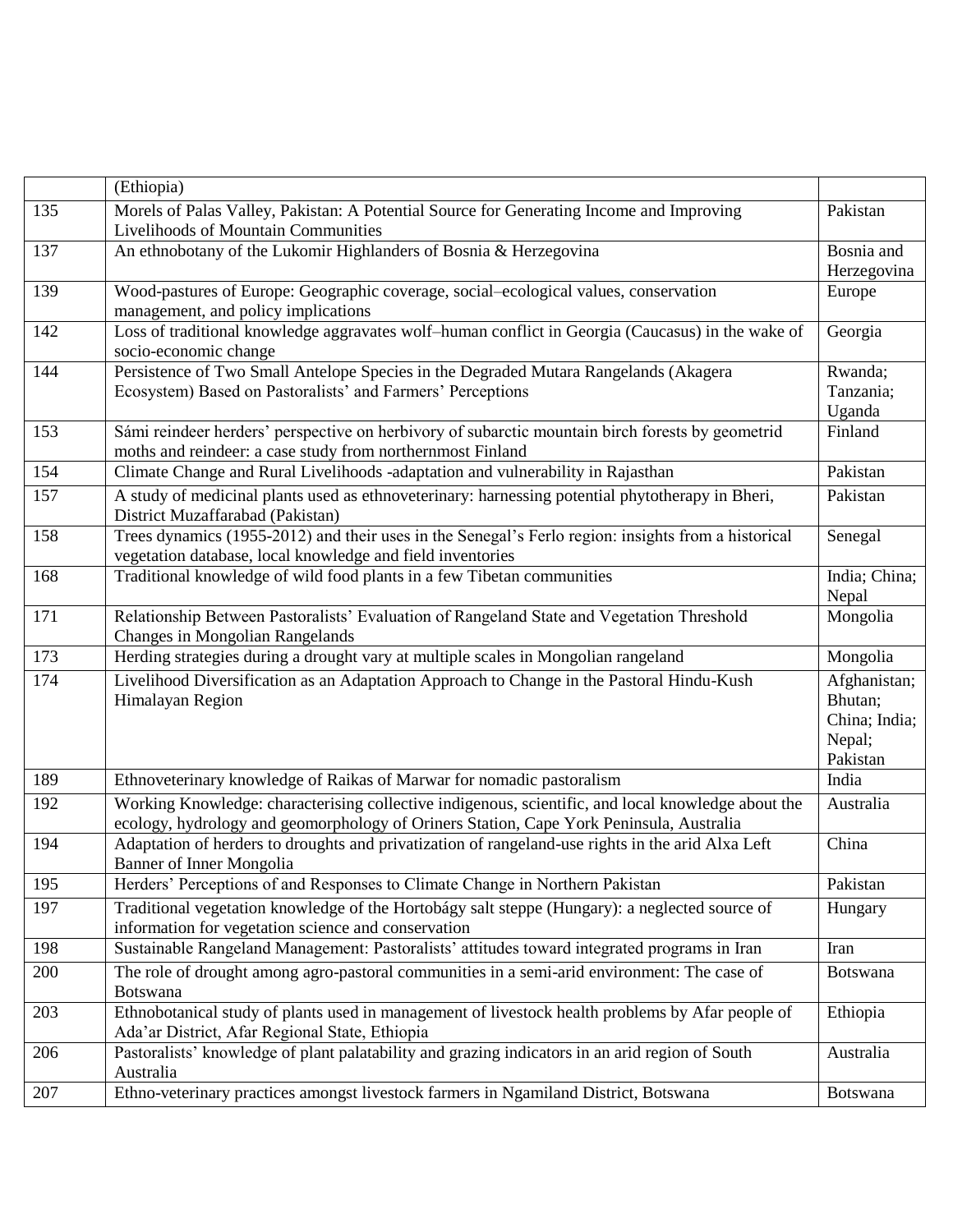| 208 | Envisioning the future of transhumant pastoralism through participatory scenario planning: a case<br>study in Spain                                            | Spain                   |
|-----|----------------------------------------------------------------------------------------------------------------------------------------------------------------|-------------------------|
| 211 | The Role of Indigenous Ecological Knowledge in Managing Rangelands Sustainably in Northern<br>Iran                                                             | Iran                    |
| 213 | Pastoralists' perceptions of biodiversity and land management strategies in the arid Stony Plains<br>region of South Australia: Implications for policy makers | Australia               |
| 215 | Traditional coping mechanisms for climate change of pastoralists in South Omo, Ethiopia                                                                        | Ethiopia                |
| 216 | Climate Change Adaptation Among Tibetan Pastoralists: Challenges in Enhancing Local Adaptation<br><b>Through Policy Support</b>                                | China                   |
| 219 | Pasture use and management strategies in the Ankole pastoral system in Uganda                                                                                  | Uganda                  |
| 221 | Ethnoknowledge of Bukusu community on livestock tick prevention and control in Bungoma district,<br>western Kenya                                              | Kenya                   |
| 224 | Febrile illness experience among Nigerian nomads                                                                                                               | Nigeria                 |
| 225 | "I'd Be Foolish to Tell You They Were Caribou": Local Knowledge of Historical Interactions<br>between Reindeer and Caribou in Barrow, Alaska.                  | United<br><b>States</b> |
| 236 | Challenges of assessing the sustainability of (agro)-pastoral systems                                                                                          | Kenya;<br>Niger         |
| 237 | Sámi traditional ecological knowledge as a guide to science: snow, ice and reindeer pasture facing<br>climate change                                           | Sweden                  |
| 239 | Resonance Strategies of Sámi Reindeer Herders in Northernmost Finland during Climatically<br><b>Extreme Years</b>                                              | Finland                 |
| 241 | Seasonal precipitation forecasts: Agro-ecological knowledge among rural Kalahari communities                                                                   | Botswana                |
| 245 | Impacts of Arctic Climate and Land Use Changes on Reindeer Pastoralism: Indigenous Knowledge<br>and Remote Sensing                                             | <b>NA</b>               |
| 247 | Gums and resins: The potential for supporting sustainable adaptation in Kenya's drylands                                                                       | Kenya                   |
| 248 | Landscape change in the lower Omo valley, southwestern Ethiopia: burning patterns and woody<br>encroachment in the savanna                                     | Ethiopia                |
| 249 | Doing is Learning: Analysis of an Unsuccessful Attempt to Adapt TEK/IK Methodology to<br>Norwegian Sa'mi Circumstances                                         | Norway                  |
| 250 | Cultural dimension of wolves in the Iberian Peninsula: implications of ethnozoology in conservation<br>biology                                                 | Portugal;<br>Spain      |
| 264 | Combining facilitated dialogue and spatial data analysis to compile landscape history                                                                          | Australia               |
| 269 | Traditional Ecological Knowledge Informing Resource Management: Saxoul Conservation in Inner<br>Mongolia, China                                                | China                   |
| 270 | Traditional rangeland resource utilisation practices and pastoralists' perceptions on land degradation<br>in south-east Ethiopia                               | Ethiopia                |
| 275 | Of forest, snow and lichen: Sami reindeer herders' knowledge of winter pastures in northern Sweden                                                             | Sweden                  |
| 276 | Indigenous yak and yak-cattle crossbreed management in high altitude areas of northern Nepal: A<br>case study from Rasuwa district                             | Nepal                   |
| 279 | Partnering with local communities to identify conservation priorities for endangered Grevy's zebra                                                             | Kenya                   |
| 287 | Traditional fire management: historical fire regimes and land use change in pastoral East Africa                                                               | Tanzania                |
| 291 | Botanical Knowledge and its Differentiation by Age, Gender and Ethnicity in Southwestern Niger                                                                 | Niger                   |
| 293 | Participatory investigation of Contagious Caprine Pleuropneumonia (CCPP) in goats in the Hammer<br>and Benna-Tsemay districts of southern Ethiopia             | Ethiopia                |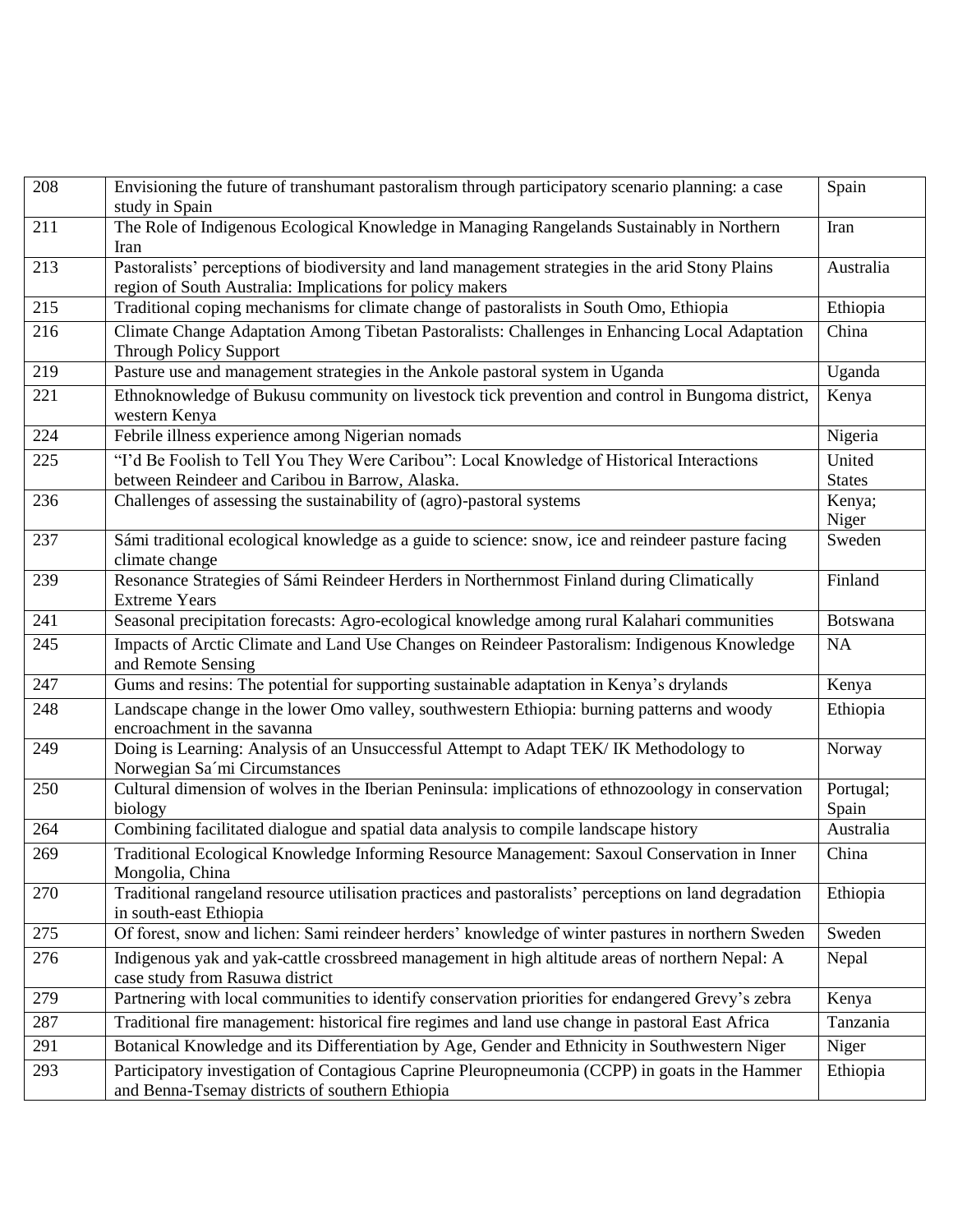| 297 | Lifestyle and herding practices of Bahima pastoralists in Uganda                                                                                                                     | Uganda       |
|-----|--------------------------------------------------------------------------------------------------------------------------------------------------------------------------------------|--------------|
| 299 | Participatory indicator development: what can ecologists and local communities learn from each<br>other?                                                                             | Botswana     |
| 306 | Framework for participatory assessments and implementation of global environmental conventions at                                                                                    | Tanzania     |
|     | the community level                                                                                                                                                                  |              |
| 307 | Tūhoe Tuawhenua mātauranga of kererū (Hemiphaga novaseelandiae novaseelandiae) in Te Urewera                                                                                         | <b>New</b>   |
| 309 |                                                                                                                                                                                      | Zealand      |
|     | Changing communal land tenure in an East African pastoral system: Institutions and Socio-<br>Economic transformations among the Pokot of NW Kenya                                    | Kenya        |
| 311 | Environmental perceptions and practices of livestock keepers on the Namaqualand Commons                                                                                              | South Africa |
| 313 | challenge conventional rangeland management                                                                                                                                          |              |
|     | Eliciting indigenous knowledge on tree fodder among Maasai pastoralists via a multi-method<br>sequencing approach                                                                    | Kenya        |
| 316 | Saami reindeer pastoralism under climate change: Applying a generalized framework for                                                                                                | Norway       |
|     | vulnerability studies to a sub-arctic social-ecological system                                                                                                                       |              |
| 317 | Integrating local and scientific knowledge for adaptation to land degradation: Kalahari rangeland<br>management options                                                              | Botswana     |
| 319 | Ecological implications of traditional livestock husbandry and associated land use practices: A case                                                                                 | India        |
|     | study from the trans-Himalaya, India                                                                                                                                                 |              |
| 320 | Changing grazing systems in central north Namibia                                                                                                                                    | Namibia      |
| 321 | Herders' Perceptions on Ruminant Livestock Breeds and Breeding Management in Southwestern                                                                                            | Niger        |
|     | Niger                                                                                                                                                                                |              |
| 327 | Genetic defects or generative prototypes? Competing models for livestock improvement in southern<br><b>Bolivia</b>                                                                   | Bolivia      |
| 328 | Herder knowledge of landscape assessments in arid rangelands in northern Tanzania                                                                                                    | Tanzania     |
| 334 | Indigenous knowledge and the desertification debate: problematising expert knowledge in North<br>Africa                                                                              | Morocco      |
| 335 | Carved trees in grazed forests in boreal Sweden—analysis of remaining trees, interpretation of past                                                                                  | Sweden       |
|     | land-use and implications for conservation                                                                                                                                           |              |
| 336 | Effects of anthropogenic fire history on savanna vegetation in northeastern Namibia                                                                                                  | Namibia      |
| 339 | Influence of selective tree cutting, livestock and prescribed fire on herbaceous biomass in the                                                                                      | Burkina      |
|     | savannah woodlands of Burkina Faso, West Africa                                                                                                                                      | Faso         |
| 342 | The role of participatory problem analysis in performance improvement and sustainable management<br>of rainwater harvesting (RWH) systems: A case study of Makanya village, Tanzania | Tanzania     |
| 345 | Community Based Interventions as a Strategy to Combat Desertification in the Arid and Semi-Arid                                                                                      | Kenya        |
|     | Rangelands of Kajiado District, Kenya                                                                                                                                                |              |
| 346 | Natural remedies and nutraceuticals used in ethnoveterinary practices in inland southern Italy                                                                                       | Italy        |
| 347 | Use of indigenous ecological knowledge of the Maasai pastoralists for assessing rangeland                                                                                            | Tanzania     |
|     | biodiversity in Tanzania                                                                                                                                                             |              |
| 348 | Conflict Resolution by Participatory Management: Remote Sensing and GIS as Tools for                                                                                                 | Sweden       |
|     | Communicating Land-use Needs for Reindeer Herding in Northern Sweden                                                                                                                 |              |
| 350 | Beyond Ground Truth: GIS and the Environmental Knowledge of Herders, Professional Foresters,                                                                                         | India        |
|     | and Other Traditional Communities                                                                                                                                                    |              |
| 353 | Current range condition in southern Ethiopia in relation to traditional management strategies: The                                                                                   | Ethiopia     |
|     | perceptions of Borana pastoralists                                                                                                                                                   |              |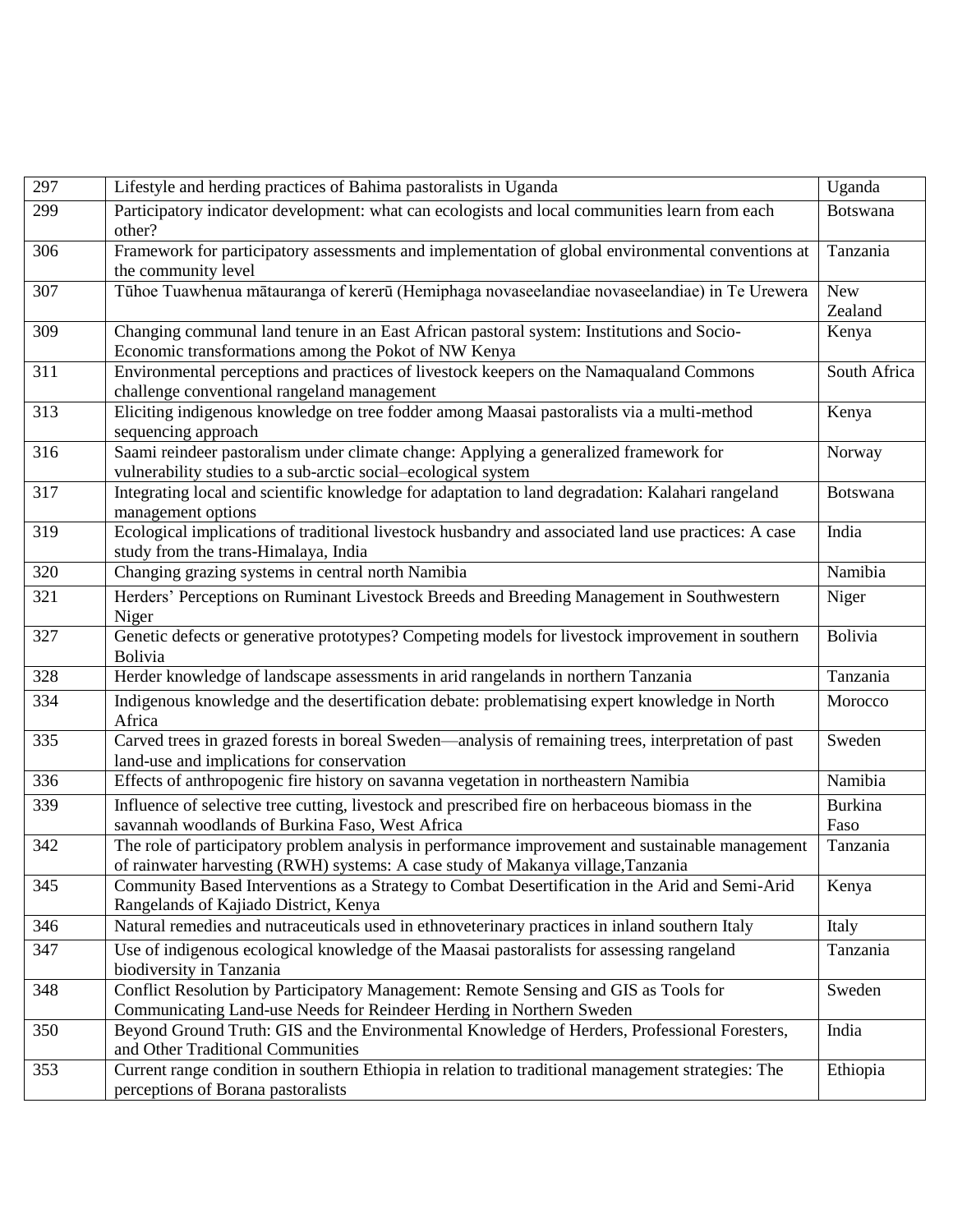| 357 | Tracking Pastoralist Migration: Lessons from the Ethiopian Somali National Regional State                                                     | Ethiopia          |
|-----|-----------------------------------------------------------------------------------------------------------------------------------------------|-------------------|
| 359 | The use of herders' accounts to map livestock activities across agropastoral landscapes in Semi-Arid<br>Africa                                | Niger             |
| 360 | Participatory selection process for indicators of rangeland condition in the Kalahari                                                         | <b>Botswana</b>   |
| 362 | Using indigenous knowledge in land use investigations: a participatory study in a semi-arid<br>mountainous region of Lebanon                  | Lebanon           |
| 367 | Representations of Nature on the Mongolian Steppe: An Investigation of Scientific Knowledge<br>Construction                                   | Mongolia          |
| 371 | Environmental Change and Pastoral Perceptions: Degradation and Indigenous Knowledge in Two<br><b>African Pastoral Communities</b>             | Kenya;<br>Namibia |
| 373 | Traditionallo1owledge and practices of Bhotiya pastoralists of Kumaon Himalaya: the need for value<br>addition                                | India             |
| 376 | Sense or nonsense? Traditional methods of animal parasitic disease control                                                                    | <b>NA</b>         |
| 379 | Sustaining indigenous communities: Symbolic and instrumental dimensions of pastoral resource use<br>in Shimshal, northern Pakistan            | Pakistan          |
| 380 | Incorporating indigenous knowledge of fodder trees into small-scale silvopastoral systems in Jamaica                                          | Jamaica           |
| 381 | Ethnoveterinary medicine in Afghanistan: an overview of indigenous animal health care among<br>Pashtun Koochi nomads                          | Afghanistan       |
| 383 | Evaluating the effectiveness of participatory agroforestry extension programmes in a pastoral system,<br>based on existing traditional values | Kenya             |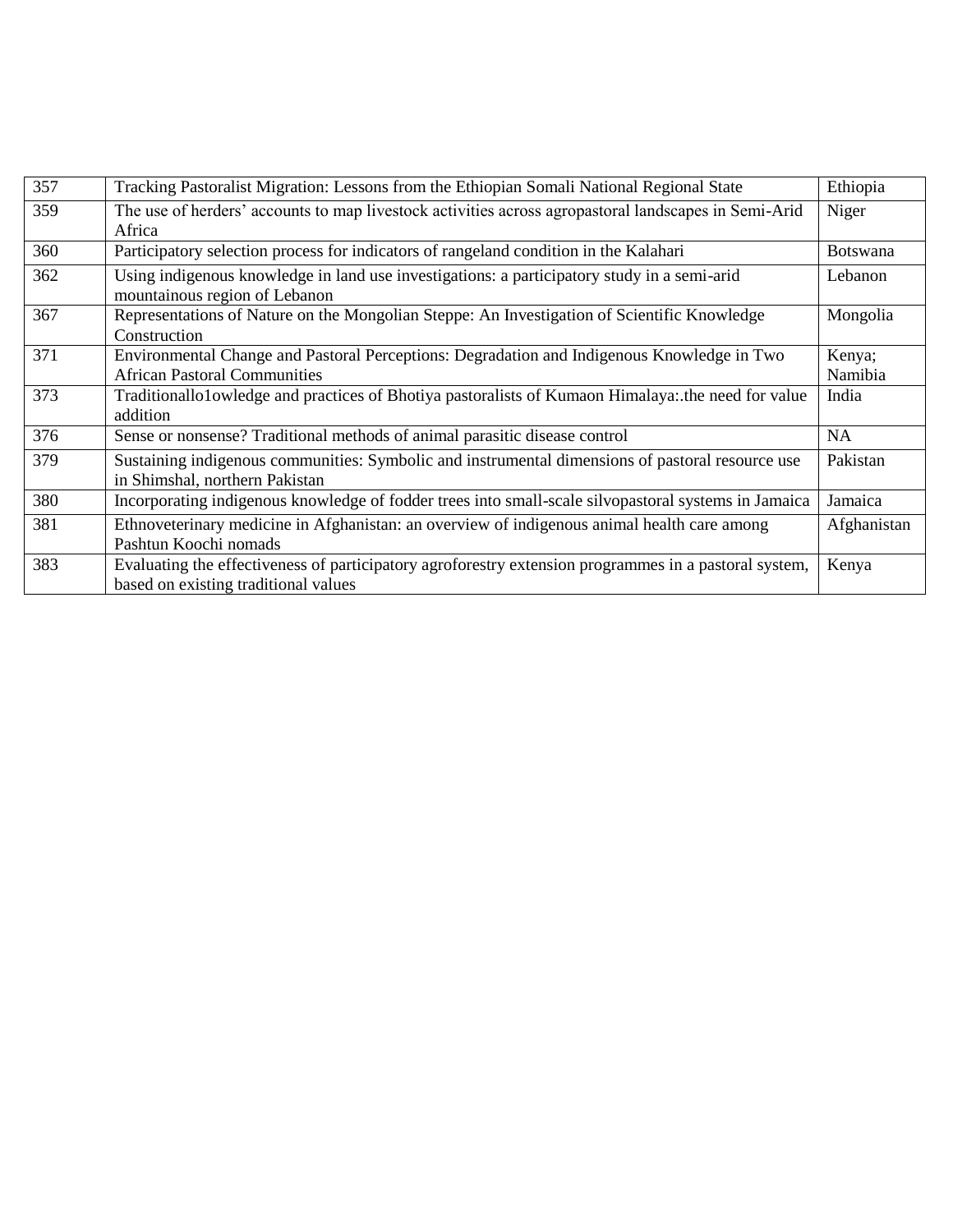Table A1.2. Data elicited from 152 fully reviewed papers (Title, affiliation, abstract, keywords, intro, M&M, result and discussion, conclusion). Abbreviations: Pastoral\_type) 1: Nomad and semi-nomad, 2: Transhumant and semi-transhumant; 3: Sedentary; 4: Trabshumant and sedentary; 5: Nomad, Semi-nomad, Sedentary; 6: Nomad, Transhumant, Sedentary: 7: Not reported. TEK\_Trans) if transition was mentioned 1; if transition was not mentioned: 0. Trans\_Types) Erosion: 0; Hybrid: 1; Adaptation: 2; Retention: 3.

| Random_nu | Year | Pastoral_type   | Ethnozology    | Ethnobiology     | Ethnomedicine    | Ethnobotany      | Ethnobotany      | Ethnoecology     | management<br>Herd | Soco-economic-<br>polit | Ethnoveterinary  | Fire knowledge   | Husbandary<br>Animal | Ethnograpgy      | Ethnoclimatology | Trans<br>TEK.    | Trans_Type       | Robustness     |
|-----------|------|-----------------|----------------|------------------|------------------|------------------|------------------|------------------|--------------------|-------------------------|------------------|------------------|----------------------|------------------|------------------|------------------|------------------|----------------|
| 115       | 2016 | $\mathbf{1}$    | $\mathbf{1}$   | 1                | $\overline{0}$   | $\overline{0}$   | $\overline{0}$   | $\overline{0}$   | $\overline{0}$     | $\overline{0}$          | $\overline{0}$   | $\overline{0}$   | $\overline{0}$       | $\overline{0}$   | $\overline{0}$   | $\overline{0}$   | <b>NA</b>        | <b>NA</b>      |
| 140       | 2015 | $\mathbf{1}$    | $\overline{0}$ | $\boldsymbol{0}$ | $\overline{0}$   | $\boldsymbol{0}$ | $\boldsymbol{0}$ | $\boldsymbol{0}$ | $\boldsymbol{0}$   | $\mathbf{1}$            | $\boldsymbol{0}$ | $\boldsymbol{0}$ | $\overline{0}$       | $\boldsymbol{0}$ | $\boldsymbol{0}$ | 1                | $\mathbf{0}$     | $\mathfrak{Z}$ |
| 136       | 2015 | $\overline{4}$  | $\overline{0}$ | $\overline{0}$   | $\overline{0}$   | 1                | $\overline{0}$   | $\mathbf{1}$     | $\mathbf{0}$       | $\mathbf{0}$            | $\overline{0}$   | $\overline{0}$   | $\overline{0}$       | $\mathbf{0}$     | $\overline{0}$   | $\boldsymbol{0}$ | <b>NA</b>        | <b>NA</b>      |
| 92        | 2017 | $\mathfrak{2}$  | $\overline{0}$ | $\overline{0}$   | 1                | $\overline{0}$   | $\overline{0}$   | $\overline{0}$   | $\mathbf{0}$       | $\overline{0}$          | $\boldsymbol{0}$ | $\boldsymbol{0}$ | $\overline{0}$       | $\mathbf{0}$     | $\boldsymbol{0}$ | $\mathbf{1}$     | $\overline{c}$   | $\mathbf{1}$   |
| 141       | 2015 | 3               | $\overline{0}$ | $\overline{0}$   | $\overline{0}$   | $\overline{0}$   | $\overline{0}$   | $\boldsymbol{0}$ | $\boldsymbol{0}$   | $\boldsymbol{0}$        | $\boldsymbol{0}$ | $\mathbf{1}$     | $\overline{0}$       | $\mathbf{0}$     | $\boldsymbol{0}$ | $\mathbf{1}$     | 1                | $\mathfrak{Z}$ |
| 150       | 2015 | $\mathbf{1}$    | $\overline{0}$ | $\overline{0}$   | $\mathbf{1}$     | 1                | $\mathbf{0}$     | $\mathbf{1}$     | $\boldsymbol{0}$   | $\mathbf{1}$            | $\mathbf{1}$     | $\boldsymbol{0}$ | $\overline{0}$       | $\mathbf{0}$     | $\boldsymbol{0}$ | $\mathbf{1}$     | $\overline{0}$   | $\mathbf{1}$   |
| 220       | 2012 | $\overline{2}$  | $\overline{0}$ | $\overline{0}$   | $\boldsymbol{0}$ | $\boldsymbol{0}$ | $\boldsymbol{0}$ | $\mathbf{1}$     | $\mathbf{1}$       | $\boldsymbol{0}$        | $\boldsymbol{0}$ | $\boldsymbol{0}$ | $\boldsymbol{0}$     | $\boldsymbol{0}$ | $\boldsymbol{0}$ | $\mathbf{1}$     | $\overline{0}$   | $\mathbf{1}$   |
| 105       | 2016 | $\mathbf{1}$    | $\overline{0}$ | $\overline{0}$   | 1                | $\mathbf{1}$     | $\mathbf{0}$     | $\mathbf{0}$     | $\mathbf{0}$       | $\mathbf{0}$            | $\boldsymbol{0}$ | $\boldsymbol{0}$ | $\overline{0}$       | $\overline{0}$   | $\boldsymbol{0}$ | $\mathbf{1}$     | $\overline{0}$   | $\mathbf{1}$   |
| 159       | 2015 | $\mathbf{2}$    | $\overline{0}$ | $\overline{0}$   |                  |                  | $\mathbf{0}$     | $\mathbf{1}$     | $\mathbf{1}$       | $\mathbf{1}$            | $\mathbf{1}$     | $\boldsymbol{0}$ | $\overline{0}$       | $\boldsymbol{0}$ | $\boldsymbol{0}$ | 1                | $\overline{0}$   | $\sqrt{2}$     |
| 31        | 2018 | 3               | $\mathbf{0}$   | $\mathbf{1}$     | $\mathbf{1}$     | $\overline{0}$   | $\mathbf{1}$     | $\boldsymbol{0}$ | $\mathbf{0}$       | $\overline{0}$          | $\overline{0}$   | $\boldsymbol{0}$ | $\overline{0}$       | $\mathbf{0}$     | $\overline{0}$   | $\boldsymbol{0}$ | <b>NA</b>        | <b>NA</b>      |
| 101       | 2016 | $\mathbf{2}$    | $\overline{0}$ | $\mathbf{0}$     | $\mathbf{1}$     | $\boldsymbol{0}$ | $\mathbf{1}$     | $\mathbf{1}$     | $\mathbf{1}$       | $\boldsymbol{0}$        | $\mathbf{1}$     | $\boldsymbol{0}$ | 1                    | $\boldsymbol{0}$ | $\boldsymbol{0}$ | 1                | $\mathbf{0}$     | $\sqrt{2}$     |
| 233       | 2011 | $\overline{2}$  | $\overline{0}$ | $\overline{0}$   | $\overline{0}$   | $\boldsymbol{0}$ | $\overline{0}$   | $\boldsymbol{0}$ | $\boldsymbol{0}$   | $\overline{0}$          | $\boldsymbol{0}$ | $\boldsymbol{0}$ | $\boldsymbol{0}$     |                  | $\boldsymbol{0}$ | $\mathbf{1}$     | $\boldsymbol{0}$ | $\mathbf{1}$   |
| 58        | 2018 | $\mathbf{1}$    | $\overline{0}$ | $\mathbf{0}$     |                  | $\mathbf{0}$     | $\mathbf{1}$     | $\overline{0}$   | $\boldsymbol{0}$   | $\boldsymbol{0}$        | $\mathbf{1}$     | $\boldsymbol{0}$ | $\overline{0}$       | $\mathbf{0}$     | $\boldsymbol{0}$ | $\mathbf{1}$     | $\overline{0}$   | $\mathbf{1}$   |
| 366       | 2000 | $\mathbf{1}$    | $\overline{0}$ | $\overline{0}$   | $\boldsymbol{0}$ | 1                | $\boldsymbol{0}$ | $\mathbf{1}$     | $\mathbf{1}$       | $\boldsymbol{0}$        | $\boldsymbol{0}$ | $\boldsymbol{0}$ | $\boldsymbol{0}$     | $\boldsymbol{0}$ | $\boldsymbol{0}$ | $\mathbf{1}$     | $\mathbf{0}$     | $\mathfrak 3$  |
| 315       | 2007 | $5\overline{)}$ | $\overline{0}$ | $\overline{0}$   | 1                | $\overline{0}$   | $\mathbf{1}$     | 1                | $\mathbf{0}$       | $\overline{0}$          | $\boldsymbol{0}$ | $\boldsymbol{0}$ | $\boldsymbol{0}$     | $\overline{0}$   | $\overline{0}$   | $\mathbf{1}$     | 3                | $\mathbf{1}$   |
| 282       | 2009 | $\overline{2}$  | $\overline{0}$ | $\overline{0}$   | $\mathbf{1}$     | $\overline{0}$   | $\mathbf{1}$     | $\mathbf{1}$     | $\boldsymbol{0}$   | $\mathbf{0}$            | $\boldsymbol{0}$ | $\boldsymbol{0}$ | $\overline{0}$       | $\boldsymbol{0}$ | $\boldsymbol{0}$ | 1                | $\overline{0}$   | $\mathbf{1}$   |
| 261       | 2010 | 3               | $\overline{0}$ | $\overline{0}$   | $\overline{0}$   | $\mathbf{0}$     | $\overline{0}$   | $\boldsymbol{0}$ | $\mathbf{0}$       | $\overline{0}$          | $\overline{0}$   | $\boldsymbol{0}$ | $\overline{0}$       | $\mathbf{0}$     | 1                | 1                | $\overline{0}$   | $\mathfrak{Z}$ |
| 212       | 2013 | $\overline{2}$  | $\overline{0}$ | $\overline{0}$   | $\overline{0}$   | $\overline{0}$   | $\mathbf{1}$     | $\mathbf{1}$     | $\mathbf{1}$       | $\overline{0}$          | $\mathbf{1}$     | $\boldsymbol{0}$ | 1                    | 1                | $\boldsymbol{0}$ | $\mathbf{1}$     | $\overline{0}$   | $\mathbf{1}$   |
| 184       | 2014 | 6               | $\overline{0}$ | $\mathbf{1}$     | $\mathbf{1}$     | $\overline{0}$   | $\mathbf 1$      | $\mathbf{1}$     | $\mathbf{1}$       | $\boldsymbol{0}$        | $\boldsymbol{0}$ | $\boldsymbol{0}$ | $\boldsymbol{0}$     | $\boldsymbol{0}$ | $\boldsymbol{0}$ | $\mathbf{1}$     | $\boldsymbol{0}$ | $\mathbf{1}$   |
| 182       | 2014 | 3               | $\Omega$       | $\overline{0}$   | $\overline{0}$   | $\theta$         | $\overline{1}$   | $\mathbf{1}$     | $\mathbf{1}$       | $\overline{0}$          | $\mathbf{1}$     | $\boldsymbol{0}$ | $\overline{0}$       | $\overline{0}$   | $\overline{0}$   | 1                | $\overline{0}$   | 3              |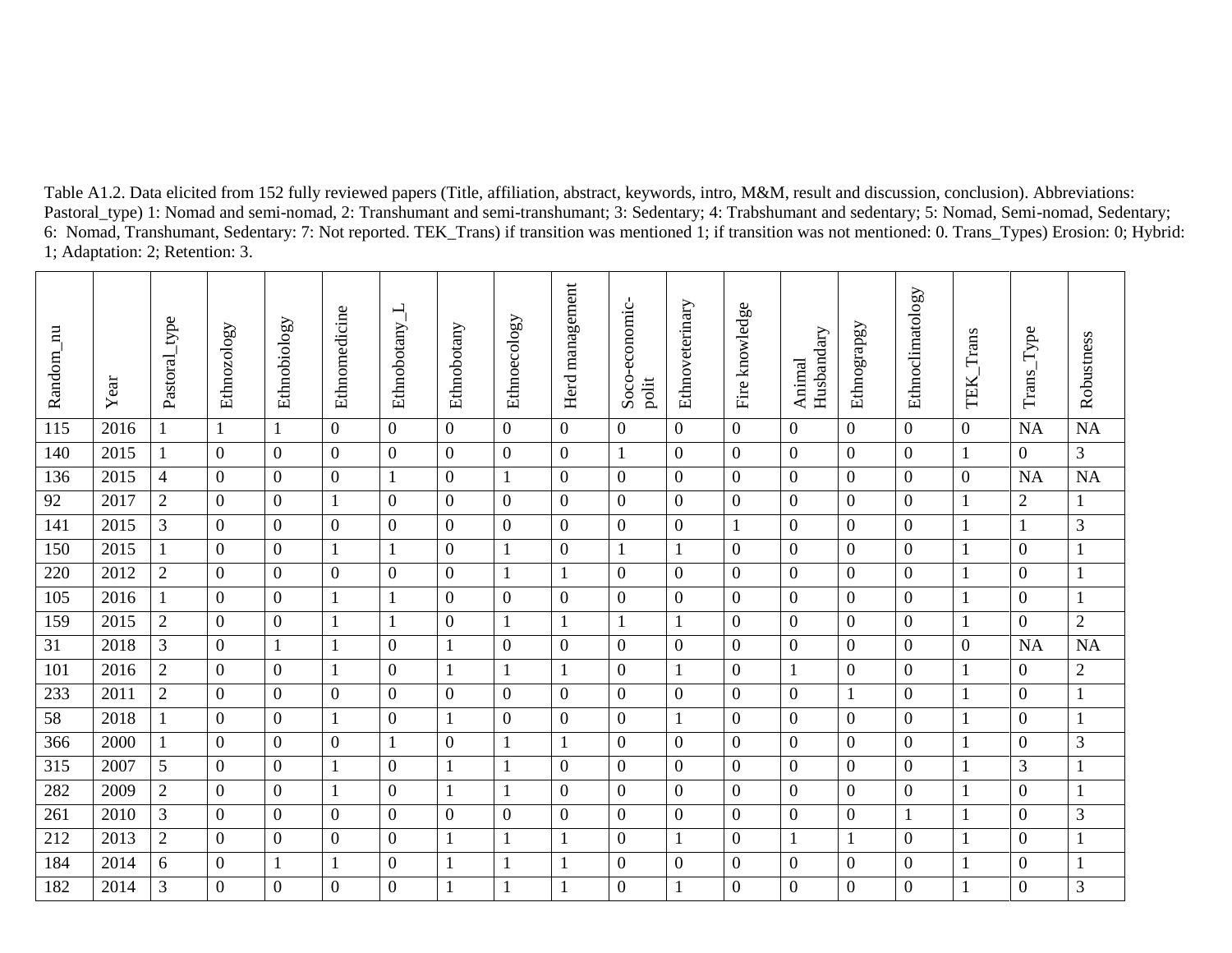| 169            | 2014 | $\mathbf{1}$   | $\mathbf{0}$   | $\overline{0}$ | $\overline{0}$ | $\theta$         | $\mathbf{1}$     | $\mathbf{0}$     | $\overline{0}$   | $\overline{0}$   | $\mathbf{0}$     | $\overline{0}$   | $\boldsymbol{0}$ | 1                | $\overline{0}$   | $\mathbf{1}$     | $\mathbf{0}$   | $\mathfrak{Z}$ |
|----------------|------|----------------|----------------|----------------|----------------|------------------|------------------|------------------|------------------|------------------|------------------|------------------|------------------|------------------|------------------|------------------|----------------|----------------|
| 281            | 2009 | $\mathbf{1}$   | $\overline{0}$ | $\overline{0}$ | $\overline{0}$ | $\theta$         | $\mathbf{0}$     | $\mathbf{0}$     | $\overline{0}$   | $\mathbf{0}$     | $\mathbf{0}$     | $\overline{0}$   | $\boldsymbol{0}$ | $\mathbf{0}$     | $\mathbf{0}$     | $\boldsymbol{0}$ | NA             | <b>NA</b>      |
| 133            | 2016 | $\mathbf{1}$   | $\mathbf{0}$   | $\overline{0}$ | $\mathbf{0}$   | $\overline{0}$   | $\mathbf{1}$     | $\mathbf{1}$     | $\boldsymbol{0}$ | $\mathbf{1}$     | $\mathbf{1}$     | $\boldsymbol{0}$ | $\mathbf{1}$     | $\overline{0}$   | $\boldsymbol{0}$ | $\boldsymbol{0}$ | NA             | NA             |
| 283            | 2009 | $\tau$         | $\overline{0}$ | $\overline{0}$ | $\overline{0}$ | $\mathbf{1}$     | $\mathbf{1}$     | $\mathbf{1}$     | $\mathbf{0}$     | $\mathbf{0}$     | $\overline{0}$   | $\boldsymbol{0}$ | $\mathbf{1}$     | $\overline{0}$   | $\overline{0}$   | $\overline{0}$   | NA             | NA             |
| 227            | 2012 | $\mathbf{1}$   | $\overline{0}$ | $\overline{0}$ | $\overline{0}$ | $\overline{0}$   | $\mathbf{0}$     | $\boldsymbol{0}$ | $\boldsymbol{0}$ | $\boldsymbol{0}$ | $\overline{0}$   | $\boldsymbol{0}$ | $\overline{0}$   | $\mathbf{1}$     | $\boldsymbol{0}$ | $\boldsymbol{0}$ | <b>NA</b>      | NA             |
| 183            | 2014 | $\mathbf{1}$   | $\mathbf{0}$   | $\overline{0}$ | $\mathbf{0}$   | $\mathbf{0}$     | $\mathbf{1}$     | $\mathbf{1}$     | $\boldsymbol{0}$ | $\boldsymbol{0}$ | $\overline{0}$   | $\overline{0}$   | $\boldsymbol{0}$ | $\overline{0}$   | $\boldsymbol{0}$ | $\boldsymbol{0}$ | NA             | NA             |
| 303            | 2008 | $\tau$         | $\overline{0}$ | $\overline{0}$ | $\Omega$       | $\overline{0}$   | $\mathbf{0}$     | $\mathbf{1}$     | $\boldsymbol{0}$ | $\mathbf{0}$     | $\overline{0}$   | $\boldsymbol{0}$ | $\boldsymbol{0}$ | $\mathbf{1}$     | $\boldsymbol{0}$ | $\boldsymbol{0}$ | NA             | NA             |
| 310            | 2007 | $\mathbf{1}$   | $\mathbf{0}$   | $\mathbf{0}$   | $\mathbf{0}$   | $\mathbf{1}$     | $\mathbf{0}$     | $\mathbf{1}$     | $\mathbf{1}$     | $\boldsymbol{0}$ | $\boldsymbol{0}$ | $\boldsymbol{0}$ | $\boldsymbol{0}$ | $\boldsymbol{0}$ | $\boldsymbol{0}$ | $\boldsymbol{0}$ | NA             | NA             |
| 11             | 2019 | $\overline{7}$ | $\theta$       | $\overline{0}$ | $\mathbf{1}$   | $\overline{0}$   | $\Omega$         | $\overline{0}$   | $\overline{0}$   | $\overline{0}$   | $\overline{0}$   | $\boldsymbol{0}$ | $\overline{0}$   | $\boldsymbol{0}$ | $\boldsymbol{0}$ | $\mathbf{1}$     | $\overline{0}$ | $\overline{3}$ |
| 235            | 2011 | $\tau$         | $\overline{0}$ | $\overline{0}$ | $\overline{0}$ | $\mathbf{1}$     | $\mathbf{0}$     | $\mathbf{1}$     | $\boldsymbol{0}$ | $\mathbf{0}$     | $\overline{0}$   | $\boldsymbol{0}$ | $\boldsymbol{0}$ | $\overline{0}$   | $\boldsymbol{0}$ | $\boldsymbol{0}$ | <b>NA</b>      | <b>NA</b>      |
| 228            | 2012 | $\overline{7}$ | $\overline{0}$ | $\overline{0}$ | $\Omega$       | $\theta$         | $\overline{0}$   | $\mathbf{1}$     | $\boldsymbol{0}$ | $\mathbf{0}$     | $\overline{0}$   | $\mathbf{1}$     | $\overline{0}$   | $\boldsymbol{0}$ | $\overline{0}$   | $\boldsymbol{0}$ | <b>NA</b>      | NA             |
|                | 2000 | $\mathbf{1}$   | $\mathbf{0}$   | $\overline{0}$ | $\overline{0}$ | $\theta$         | $\mathbf{0}$     | $\mathbf{1}$     | $\boldsymbol{0}$ | $\boldsymbol{0}$ | $\overline{0}$   | $\boldsymbol{0}$ | $\boldsymbol{0}$ | $\mathbf{1}$     | $\mathbf{0}$     | $\boldsymbol{0}$ | NA             | NA             |
| 62             | 2018 | 3              | $\mathbf{0}$   | $\overline{0}$ | $\overline{0}$ | $\mathbf{1}$     | $\mathbf{0}$     | $\mathbf{1}$     | $\mathbf{1}$     | $\boldsymbol{0}$ | $\overline{0}$   | $\boldsymbol{0}$ | $\overline{0}$   | $\overline{0}$   | $\boldsymbol{0}$ | $\boldsymbol{0}$ | NA             | <b>NA</b>      |
| 148            | 2015 | $\mathbf{1}$   | $\mathbf{0}$   | $\overline{0}$ | $\mathbf{1}$   | $\overline{0}$   | $\mathbf{0}$     | $\boldsymbol{0}$ | $\boldsymbol{0}$ | $\mathbf{0}$     | $\overline{0}$   | $\boldsymbol{0}$ | $\boldsymbol{0}$ | $\boldsymbol{0}$ | $\boldsymbol{0}$ | $\mathbf{1}$     | $\overline{0}$ | $\mathbf{1}$   |
| 294            | 2008 | $\tau$         | $\mathbf{0}$   | $\overline{0}$ | $\overline{0}$ | $\mathbf{1}$     | $\mathbf{0}$     | $\mathbf{0}$     | $\mathbf{0}$     | $\mathbf{0}$     | $\overline{0}$   | $\boldsymbol{0}$ | $\boldsymbol{0}$ | $\overline{0}$   | $\overline{0}$   | $\boldsymbol{0}$ | NA             | <b>NA</b>      |
| 165            | 2015 | $\mathbf{1}$   | $\mathbf{0}$   | $\overline{0}$ | $\overline{0}$ | $\boldsymbol{0}$ | $\mathbf{0}$     | $\boldsymbol{0}$ | $\mathbf{1}$     | $\mathbf{1}$     | $\overline{0}$   | $\boldsymbol{0}$ | $\mathbf{1}$     | $\overline{0}$   | $\boldsymbol{0}$ | $\boldsymbol{0}$ | NA             | NA             |
| 259            | 2010 | $\mathbf{1}$   | $\overline{0}$ | $\overline{0}$ | $\overline{0}$ | $\overline{0}$   | $\mathbf{0}$     | $\mathbf{1}$     | $\mathbf{0}$     | $\boldsymbol{0}$ | $\overline{0}$   | $\boldsymbol{0}$ | $\overline{0}$   | $\overline{0}$   | $\overline{0}$   | $\boldsymbol{0}$ | NA             | <b>NA</b>      |
| $\overline{4}$ | 2019 | $\overline{7}$ | $\mathbf{0}$   | $\mathbf{0}$   | $\overline{0}$ | $\boldsymbol{0}$ | $\mathbf{0}$     | $\mathbf{1}$     | $\boldsymbol{0}$ | $\boldsymbol{0}$ | $\boldsymbol{0}$ | $\boldsymbol{0}$ | $\boldsymbol{0}$ | $\boldsymbol{0}$ | $\mathbf{1}$     | $\mathbf{1}$     | $\overline{0}$ | 3              |
| 292            | 2008 | $\tau$         | $\mathbf{0}$   | $\overline{0}$ | $\mathbf{0}$   | $\boldsymbol{0}$ | $\overline{0}$   | $\boldsymbol{0}$ | $\boldsymbol{0}$ | $\boldsymbol{0}$ | $\boldsymbol{0}$ | $\boldsymbol{0}$ | $\mathbf{1}$     | $\mathbf{1}$     | $\boldsymbol{0}$ | $\mathbf{1}$     | $\mathbf{0}$   | $\overline{2}$ |
| 363            | 2001 | 3              | $\overline{0}$ | $\overline{0}$ | $\theta$       | $\mathbf{1}$     | $\mathbf{0}$     | $\mathbf{1}$     | $\mathbf{1}$     | $\mathbf{0}$     | $\overline{0}$   | $\boldsymbol{0}$ | $\boldsymbol{0}$ | $\boldsymbol{0}$ | $\boldsymbol{0}$ | $\boldsymbol{0}$ | NA             | <b>NA</b>      |
| 289            | 2009 | $\tau$         | $\overline{0}$ | $\overline{0}$ | $\overline{0}$ | $\overline{0}$   | $\overline{0}$   | $\boldsymbol{0}$ | $\boldsymbol{0}$ | $\mathbf{0}$     | $\overline{0}$   | $\boldsymbol{0}$ | $\boldsymbol{0}$ | $\boldsymbol{0}$ | $\boldsymbol{0}$ | $\mathbf{1}$     | $\overline{0}$ | 3              |
| 175            | 2014 | $\overline{7}$ | $\overline{0}$ | $\overline{0}$ | $\Omega$       | $\overline{0}$   | $\overline{0}$   | $\mathbf{1}$     | $\overline{0}$   | $\overline{0}$   | $\overline{0}$   | $\boldsymbol{0}$ | $\overline{0}$   | $\overline{0}$   | $\mathbf{1}$     | $\boldsymbol{0}$ | NA             | <b>NA</b>      |
| 36             | 2018 | 3              | $\overline{0}$ | $\mathbf{0}$   | $\overline{0}$ | $\overline{0}$   | $\mathbf{0}$     | $\boldsymbol{0}$ | $\mathbf{1}$     | $\mathbf{0}$     | $\overline{0}$   | $\boldsymbol{0}$ | $\mathbf{1}$     | $\mathbf{0}$     | $\overline{0}$   | $\mathbf{1}$     | $\overline{0}$ | 3              |
| 180            | 2014 | $\overline{7}$ | 1              | $\mathbf{1}$   | $\overline{0}$ | $\overline{0}$   | $\overline{0}$   | $\mathbf{0}$     | $\boldsymbol{0}$ | $\mathbf{0}$     | $\mathbf{0}$     | $\overline{0}$   | $\boldsymbol{0}$ | $\mathbf{0}$     | $\overline{0}$   | $\boldsymbol{0}$ | <b>NA</b>      | NA             |
| 325            | 2006 | $\tau$         | $\overline{0}$ | $\overline{0}$ | $\overline{0}$ | $\overline{0}$   | $\mathbf{0}$     | $\boldsymbol{0}$ | $\mathbf{1}$     | $\boldsymbol{0}$ | $\overline{0}$   | $\boldsymbol{0}$ | $\overline{0}$   | $\mathbf{0}$     | $\overline{0}$   | $\boldsymbol{0}$ | NA             | <b>NA</b>      |
| 286            | 2009 | $\mathbf{1}$   | $\mathbf{0}$   | $\overline{0}$ | $\overline{0}$ | $\mathbf{1}$     | $\mathbf{0}$     | $\mathbf{1}$     | $\mathbf{1}$     | $\boldsymbol{0}$ | $\overline{0}$   | $\overline{0}$   | $\overline{0}$   | $\overline{0}$   | $\boldsymbol{0}$ | $\boldsymbol{0}$ | NA             | <b>NA</b>      |
| 48             | 2018 | $\tau$         | $\mathbf{0}$   | $\overline{0}$ | $\overline{0}$ | $\mathbf{0}$     | $\mathbf{0}$     | $\mathbf{1}$     | $\boldsymbol{0}$ | $\mathbf{0}$     | $\overline{0}$   | $\boldsymbol{0}$ | $\overline{0}$   | $\overline{0}$   | $\mathbf{1}$     | $\boldsymbol{0}$ | NA             | NA             |
| 181            | 2014 | $\overline{2}$ | $\mathbf{0}$   | $\overline{0}$ | $\overline{0}$ | $\overline{0}$   | $\overline{0}$   | $\mathbf{0}$     | $\overline{0}$   | $\mathbf{0}$     | $\overline{0}$   | $\boldsymbol{0}$ | $\boldsymbol{0}$ | $\overline{0}$   | $\mathbf{1}$     | $\boldsymbol{0}$ | NA             | NA             |
| 28             | 2018 | $\overline{2}$ | $\overline{0}$ | $\overline{0}$ | $\overline{0}$ | $\boldsymbol{0}$ | $\boldsymbol{0}$ | $\mathbf{1}$     | $\boldsymbol{0}$ | $\boldsymbol{0}$ | $\boldsymbol{0}$ | $\boldsymbol{0}$ | $\boldsymbol{0}$ | $\overline{0}$   | $\mathbf{1}$     | $\boldsymbol{0}$ | NA             | <b>NA</b>      |
| 333            | 2006 | $\mathfrak{Z}$ | $\overline{0}$ | $\overline{0}$ | $\mathbf{1}$   | $\boldsymbol{0}$ | $\mathbf{0}$     | $\boldsymbol{0}$ | $\boldsymbol{0}$ | $\boldsymbol{0}$ | $\boldsymbol{0}$ | $\boldsymbol{0}$ | $\boldsymbol{0}$ | $\boldsymbol{0}$ | $\boldsymbol{0}$ | $\mathbf{1}$     | $\overline{0}$ | $\overline{2}$ |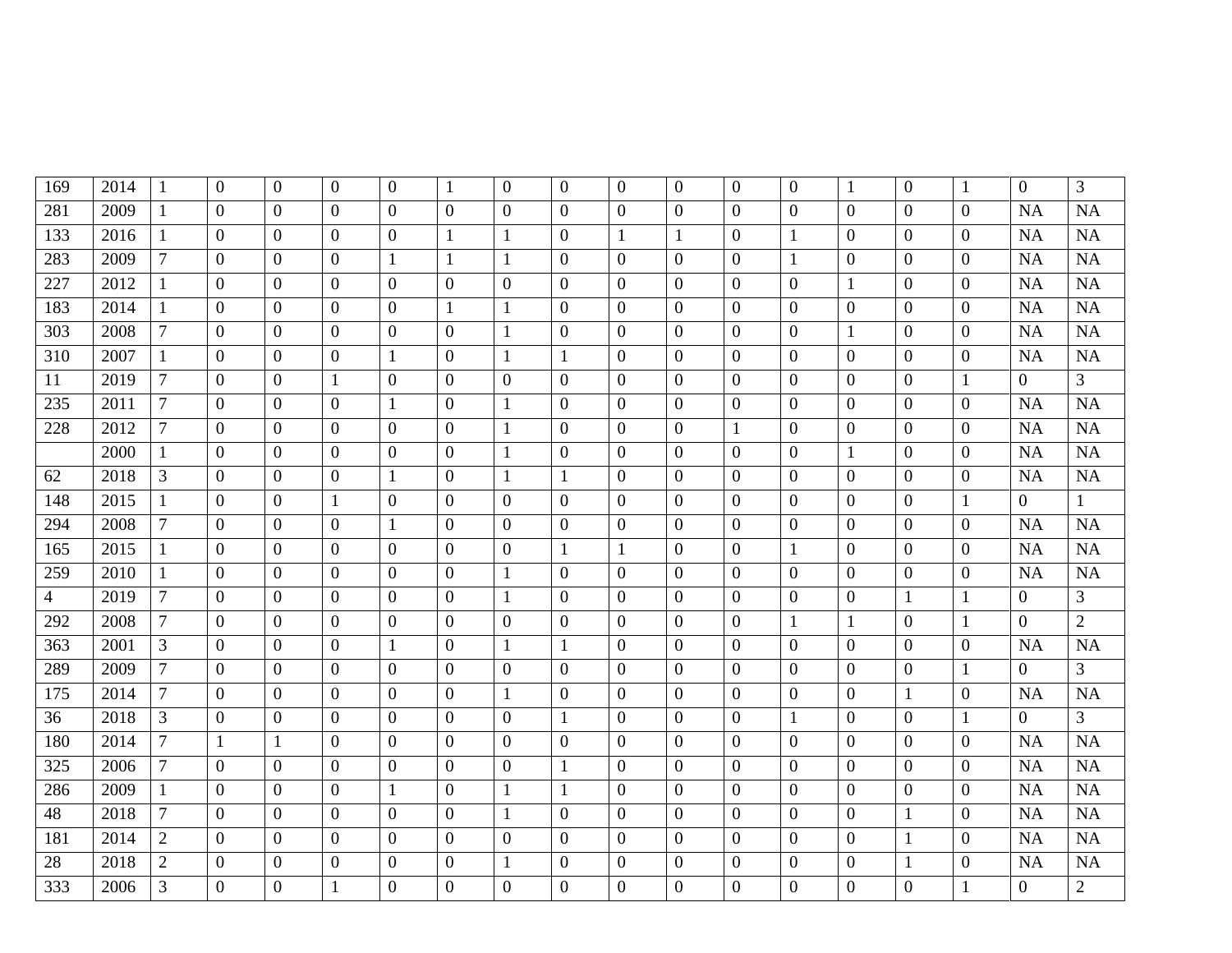| 176 | 2014 | 1              | $\theta$         | $\overline{0}$ | $\mathbf{1}$   | $\overline{0}$ | $\overline{0}$   | $\overline{0}$   | $\boldsymbol{0}$ | $\overline{0}$   | $\overline{0}$   | $\overline{0}$   | $\overline{0}$   | $\boldsymbol{0}$ | $\overline{0}$   | -1               | $\overline{0}$   | $\overline{2}$ |
|-----|------|----------------|------------------|----------------|----------------|----------------|------------------|------------------|------------------|------------------|------------------|------------------|------------------|------------------|------------------|------------------|------------------|----------------|
| 129 | 2016 | $\overline{7}$ | $\theta$         | $\overline{0}$ | $\overline{0}$ | $\theta$       | $\overline{0}$   | $\mathbf{1}$     | $\boldsymbol{0}$ | $\overline{0}$   | $\mathbf{0}$     | $\overline{0}$   | $\overline{0}$   | $\mathbf{0}$     | $\overline{0}$   | $\overline{0}$   | NA               | <b>NA</b>      |
| 278 | 2009 | $\overline{4}$ | $\mathbf{0}$     | $\overline{0}$ | $\overline{0}$ | $\overline{0}$ | $\overline{0}$   | $\mathbf{1}$     | $\boldsymbol{0}$ | $\mathbf{0}$     | $\mathbf{0}$     | $\overline{0}$   | $\boldsymbol{0}$ | $\boldsymbol{0}$ | $\mathbf{0}$     | 1                | $\boldsymbol{0}$ |                |
| 19  | 2019 | $\overline{7}$ | $\overline{0}$   | $\overline{0}$ | $\overline{0}$ | $\overline{0}$ | $\overline{0}$   | $\mathbf{1}$     | $\overline{0}$   | $\overline{0}$   | $\mathbf{0}$     | $\overline{0}$   | $\overline{0}$   | $\overline{0}$   | $\mathbf{1}$     | $\mathbf{1}$     | $\overline{0}$   | $\overline{3}$ |
| 301 | 2008 | 3              | $\overline{0}$   | $\overline{0}$ | $\overline{0}$ | $\mathbf{1}$   | $\overline{0}$   | $\mathbf{1}$     | $\boldsymbol{0}$ | $\overline{0}$   | $\mathbf{0}$     | $\overline{0}$   | $\boldsymbol{0}$ | $\overline{0}$   | $\overline{0}$   | $\boldsymbol{0}$ | <b>NA</b>        | <b>NA</b>      |
| 214 | 2012 | $\overline{2}$ | $\overline{0}$   | $\overline{0}$ | $\mathbf{1}$   | $\overline{0}$ | $\overline{0}$   | $\mathbf{0}$     | $\boldsymbol{0}$ | $\mathbf{0}$     | $\mathbf{0}$     | $\overline{0}$   | $\overline{0}$   | $\overline{0}$   | $\overline{0}$   | 1                | $\overline{0}$   | $\mathbf{1}$   |
| 73  | 2017 | 6              | $\overline{0}$   | $\overline{0}$ | $\overline{0}$ | $\overline{0}$ | $\mathbf{0}$     | $\mathbf{1}$     | $\boldsymbol{0}$ | $\mathbf{1}$     | $\mathbf{0}$     | $\overline{0}$   | $\overline{0}$   | $\overline{0}$   | $\overline{0}$   | 1                | $\mathbf{1}$     | 3              |
| 229 | 2012 | $\mathbf{1}$   | $\overline{0}$   | $\overline{0}$ | $\overline{0}$ | $\overline{0}$ | $\overline{0}$   | $\mathbf{0}$     | $\boldsymbol{0}$ | $\mathbf{0}$     | $\mathbf{0}$     | $\overline{0}$   | $\mathbf{0}$     | $\mathbf{1}$     | $\overline{0}$   | $\mathbf{1}$     | $\overline{2}$   | $\mathbf{1}$   |
| 263 | 2010 | $\mathbf{1}$   | $\overline{0}$   | $\overline{0}$ | $\overline{0}$ | $\overline{0}$ | $\boldsymbol{0}$ | $\mathbf{1}$     | $\overline{0}$   | $\mathbf{0}$     | $\mathbf{0}$     | $\overline{0}$   | $\boldsymbol{0}$ | $\boldsymbol{0}$ | $\mathbf{1}$     | $\boldsymbol{0}$ | NA               | <b>NA</b>      |
| 164 | 2015 | $\mathbf{1}$   | $\overline{0}$   | $\mathbf{0}$   | $\overline{0}$ | $\overline{0}$ | $\overline{0}$   | $\mathbf{0}$     | $\boldsymbol{0}$ | $\boldsymbol{0}$ | $\mathbf{0}$     | $\boldsymbol{0}$ | $\boldsymbol{0}$ | $\mathbf{1}$     | $\overline{0}$   | $\boldsymbol{0}$ | NA               | <b>NA</b>      |
| 53  | 2018 | $\mathbf{1}$   | $\overline{0}$   | $\overline{0}$ | $\overline{0}$ | $\theta$       | $\overline{0}$   | $\mathbf{0}$     | $\mathbf{1}$     | $\mathbf{1}$     | $\mathbf{0}$     | $\overline{0}$   | $\boldsymbol{0}$ | $\mathbf{0}$     | $\overline{0}$   | $\mathbf{1}$     | $\mathbf{0}$     | $\overline{2}$ |
| 280 | 2009 | $\tau$         | $\mathbf{1}$     | $\mathbf{1}$   | $\overline{0}$ | $\overline{0}$ | $\overline{0}$   | $\overline{0}$   | $\overline{0}$   | $\mathbf{0}$     | $\mathbf{0}$     | $\mathbf{0}$     | $\overline{0}$   | $\mathbf{0}$     | $\overline{0}$   | $\overline{0}$   | NA               | <b>NA</b>      |
| 80  | 2017 | $\overline{7}$ | $\theta$         | $\theta$       | $\overline{0}$ | $\theta$       | $\overline{0}$   | $\overline{0}$   | $\overline{0}$   | $\mathbf{0}$     | $\overline{0}$   | $\overline{0}$   | $\overline{0}$   | $\overline{0}$   | $\mathbf{1}$     | $\boldsymbol{0}$ | NA               | <b>NA</b>      |
| 252 | 2011 | $\tau$         | $\Omega$         | $\overline{0}$ | $\overline{0}$ | $\overline{0}$ | $\overline{0}$   | $\overline{0}$   | $\overline{0}$   | $\mathbf{1}$     | $\mathbf{0}$     | $\overline{0}$   | $\boldsymbol{0}$ | $\boldsymbol{0}$ | $\overline{0}$   | $\overline{0}$   | NA               | <b>NA</b>      |
| 35  | 2018 | $\overline{2}$ | $\mathbf{0}$     | $\overline{0}$ | $\overline{0}$ | $\overline{0}$ | $\overline{0}$   | $\boldsymbol{0}$ | $\boldsymbol{0}$ | $\mathbf{1}$     | $\mathbf{0}$     | $\boldsymbol{0}$ | $\boldsymbol{0}$ | $\mathbf{0}$     | $\mathbf{0}$     | 1                | $\overline{0}$   | $\overline{3}$ |
| 91  | 2017 | $\overline{2}$ | $\overline{0}$   | $\overline{0}$ | $\overline{0}$ | $\overline{0}$ | $\overline{0}$   | $\overline{0}$   | $\overline{0}$   | $\mathbf{0}$     | $\mathbf{1}$     | $\overline{0}$   | $\mathbf{1}$     | $\overline{0}$   | $\overline{0}$   | $\overline{0}$   | NA               | <b>NA</b>      |
| 226 | 2012 | $\tau$         | $\overline{0}$   | $\overline{0}$ | $\overline{0}$ | $\mathbf{1}$   | $\mathbf{1}$     | $\mathbf{1}$     | $\overline{0}$   | $\overline{0}$   | $\mathbf{0}$     | $\overline{0}$   | $\boldsymbol{0}$ | $\overline{0}$   | $\overline{0}$   | $\boldsymbol{0}$ | NA               | <b>NA</b>      |
| 67  | 2017 | $\mathbf{1}$   | $\overline{0}$   | $\overline{0}$ | $\overline{0}$ | $\overline{0}$ | $\overline{0}$   | $\mathbf{0}$     | $\overline{0}$   | $\mathbf{0}$     | $\mathbf{0}$     | $\overline{0}$   | $\boldsymbol{0}$ | $\mathbf{1}$     | $\overline{0}$   | 1                | $\mathbf{1}$     | $\mathfrak{Z}$ |
| 260 | 2009 | $\tau$         | $\overline{0}$   | $\overline{0}$ | $\overline{0}$ | $\overline{0}$ | 1                | 1                | $\boldsymbol{0}$ | $\mathbf{0}$     | $\overline{0}$   | $\overline{0}$   | $\mathbf{0}$     | $\overline{0}$   | $\overline{0}$   | $\overline{0}$   | <b>NA</b>        | <b>NA</b>      |
| 143 | 2015 | $\tau$         | $\overline{0}$   | $\overline{0}$ | $\overline{0}$ | $\overline{0}$ | $\overline{0}$   | $\mathbf{0}$     | $\boldsymbol{0}$ | $\mathbf{1}$     | $\mathbf{0}$     | $\overline{0}$   | $\boldsymbol{0}$ | $\overline{0}$   | $\overline{0}$   | $\overline{0}$   | NA               | <b>NA</b>      |
| 111 | 2016 | $\tau$         | $\overline{0}$   | $\mathbf{0}$   | $\overline{0}$ | $\mathbf{0}$   | $\overline{0}$   | $\mathbf{0}$     | $\boldsymbol{0}$ | $\mathbf{1}$     | $\boldsymbol{0}$ | $\overline{0}$   | $\overline{0}$   | $\boldsymbol{0}$ | $\overline{0}$   | 1                | $\overline{0}$   | $\overline{3}$ |
| 323 | 2007 | $\tau$         | $\overline{0}$   | $\overline{0}$ | $\overline{0}$ | $\mathbf{1}$   | $\boldsymbol{0}$ | $\mathbf{0}$     | $\mathbf{1}$     | $\mathbf{0}$     | $\mathbf{0}$     | $\boldsymbol{0}$ | $\mathbf{1}$     | $\overline{0}$   | $\mathbf{0}$     | $\boldsymbol{0}$ | NA               | <b>NA</b>      |
| 94  | 2017 | $\overline{2}$ | $\overline{0}$   | $\overline{0}$ | $\overline{0}$ | $\mathbf{0}$   | $\boldsymbol{0}$ | $\mathbf{0}$     | $\mathbf{1}$     | $\mathbf{1}$     | $\boldsymbol{0}$ | $\overline{0}$   | $\boldsymbol{0}$ | $\boldsymbol{0}$ | $\overline{0}$   | $\mathbf{1}$     | $\overline{0}$   | $\mathfrak{Z}$ |
| 331 | 2006 | $\tau$         | $\overline{0}$   | $\theta$       | $\theta$       | $\theta$       | $\Omega$         | $\overline{0}$   | $\overline{0}$   | $\overline{0}$   | $\mathbf{1}$     | $\overline{0}$   | $\overline{0}$   | $\mathbf{0}$     | $\overline{0}$   | $\boldsymbol{0}$ | NA               | <b>NA</b>      |
| 119 | 2016 | $\tau$         | $\boldsymbol{0}$ | $\overline{0}$ | $\overline{0}$ | $\overline{0}$ | $\overline{0}$   | $\boldsymbol{0}$ | $\overline{0}$   | $\mathbf{0}$     | $\mathbf{0}$     | $\overline{0}$   | $\boldsymbol{0}$ | $\overline{0}$   | 1                | $\overline{0}$   | NA               | <b>NA</b>      |
| 318 | 2007 | $\overline{7}$ | $\mathbf{1}$     | $\overline{0}$ | $\overline{0}$ | $\theta$       | $\overline{0}$   | $\overline{0}$   | $\overline{0}$   | $\overline{0}$   | $\overline{0}$   | $\overline{0}$   | $\overline{0}$   | $\mathbf{1}$     | $\theta$         | $\mathbf{1}$     | $\overline{0}$   | $\overline{3}$ |
| 132 | 2016 | $\tau$         | $\mathbf{0}$     | $\overline{0}$ | $\overline{0}$ | $\overline{0}$ | 1                | $\mathbf{1}$     | $\boldsymbol{0}$ | $\mathbf{0}$     | $\mathbf{0}$     | $\overline{0}$   | $\boldsymbol{0}$ | $\boldsymbol{0}$ | $\mathbf{0}$     | $\overline{0}$   | <b>NA</b>        | <b>NA</b>      |
| 102 | 2016 | 5              | $\overline{0}$   | $\overline{0}$ | $\overline{0}$ | $\overline{0}$ | $\mathbf{1}$     | $\mathbf{1}$     | $\overline{0}$   | $\mathbf{0}$     | $\mathbf{0}$     | $\overline{0}$   | $\boldsymbol{0}$ | $\overline{0}$   | $\overline{0}$   | $\overline{0}$   | NA               | <b>NA</b>      |
| 322 | 2007 | $\overline{2}$ | $\boldsymbol{0}$ | $\mathbf{0}$   | $\overline{0}$ | $\overline{0}$ | $\overline{0}$   | $\boldsymbol{0}$ | $\boldsymbol{0}$ | $\mathbf{1}$     | $\boldsymbol{0}$ | $\boldsymbol{0}$ | $\boldsymbol{0}$ | $\boldsymbol{0}$ | $\boldsymbol{0}$ | $\boldsymbol{0}$ | NA               | <b>NA</b>      |
| 199 | 2013 | 1              | $\overline{0}$   | $\overline{0}$ | $\mathbf{1}$   | $\overline{0}$ | $\overline{0}$   | $\mathbf{0}$     | $\boldsymbol{0}$ | $\overline{0}$   | $\overline{0}$   | $\overline{0}$   | $\overline{0}$   | $\overline{0}$   | $\overline{0}$   | 1                | $\overline{0}$   | $\overline{3}$ |
|     |      |                |                  |                |                |                |                  |                  |                  |                  |                  |                  |                  |                  |                  |                  |                  |                |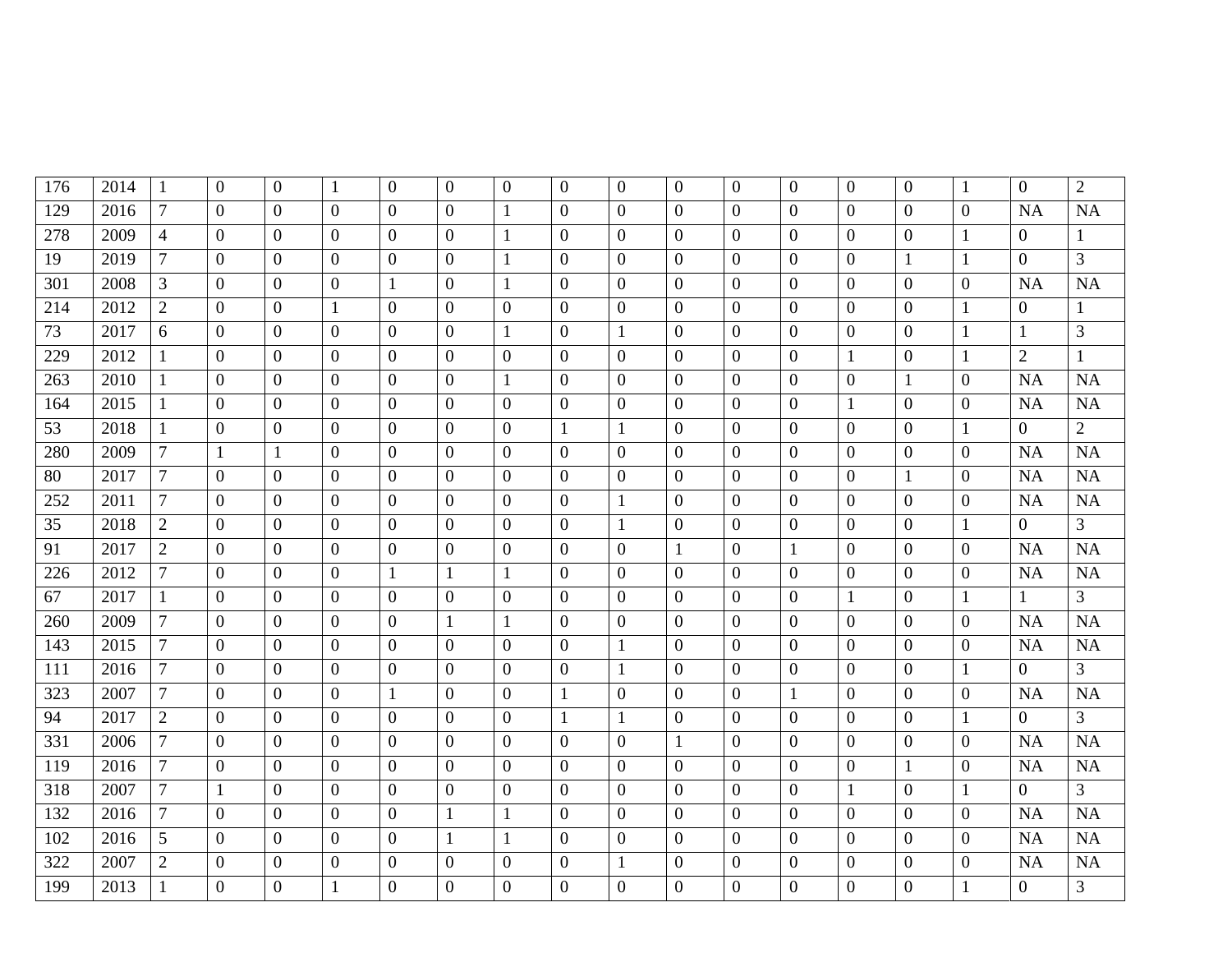| 240 | 2011 | $\tau$         | $\mathbf{0}$     | $\overline{0}$ | $\overline{0}$ | $\overline{0}$   | $\overline{0}$   | $\mathbf{1}$     | $\overline{0}$   | $\overline{0}$   | $\mathbf{0}$     | $\overline{0}$   | $\boldsymbol{0}$ | $\mathbf{0}$     | $\overline{0}$   | $\overline{0}$   | NA             | <b>NA</b>      |
|-----|------|----------------|------------------|----------------|----------------|------------------|------------------|------------------|------------------|------------------|------------------|------------------|------------------|------------------|------------------|------------------|----------------|----------------|
| 87  | 2017 | $\tau$         | $\mathbf{1}$     | $\mathbf{1}$   | $\overline{0}$ | $\overline{0}$   | $\overline{0}$   | $\mathbf{0}$     | $\overline{0}$   | $\mathbf{0}$     | $\mathbf{0}$     | $\overline{0}$   | $\boldsymbol{0}$ | $\mathbf{0}$     | $\mathbf{0}$     | $\boldsymbol{0}$ | NA             | <b>NA</b>      |
| 268 | 2010 | $\tau$         | $\mathbf{0}$     | $\overline{0}$ | $\mathbf{0}$   | $\mathbf{0}$     | $\mathbf{0}$     | $\mathbf{0}$     | $\boldsymbol{0}$ | $\mathbf{1}$     | $\mathbf{0}$     | $\overline{0}$   | $\boldsymbol{0}$ | $\overline{0}$   | $\overline{0}$   | $\boldsymbol{0}$ | NA             | NA             |
| 97  | 2017 | $\tau$         | $\overline{0}$   | $\overline{0}$ | $\overline{0}$ | $\overline{0}$   | $\overline{0}$   | $\mathbf{0}$     | $\mathbf{0}$     | $\mathbf{1}$     | $\overline{0}$   | $\boldsymbol{0}$ | $\overline{0}$   | $\overline{0}$   | $\mathbf{0}$     | $\overline{0}$   | NA             | <b>NA</b>      |
| 272 | 2009 | 5              | $\overline{0}$   | $\overline{0}$ | $\overline{0}$ | $\overline{0}$   | $\overline{0}$   | $\mathbf{0}$     | $\boldsymbol{0}$ | $\mathbf{1}$     | $\mathbf{0}$     | $\overline{0}$   | $\overline{0}$   | $\overline{0}$   | $\boldsymbol{0}$ | $\mathbf{1}$     | $\overline{0}$ | $\mathbf{1}$   |
| 107 | 2016 | $\tau$         | $\overline{0}$   | $\overline{0}$ | $\mathbf{0}$   | $\mathbf{0}$     | $\overline{0}$   | $\boldsymbol{0}$ | $\boldsymbol{0}$ | $\mathbf{1}$     | $\boldsymbol{0}$ | $\overline{0}$   | $\boldsymbol{0}$ | $\boldsymbol{0}$ | $\boldsymbol{0}$ | $\boldsymbol{0}$ | NA             | NA             |
| 130 | 2016 | $\mathbf{1}$   | $\mathbf{0}$     | $\mathbf{0}$   | $\overline{0}$ | $\boldsymbol{0}$ | $\mathbf{0}$     | $\mathbf{1}$     | $\boldsymbol{0}$ | $\mathbf{0}$     | $\overline{0}$   | $\boldsymbol{0}$ | $\mathbf{1}$     | $\mathbf{1}$     | $\mathbf{1}$     | $\mathbf{1}$     | $\overline{0}$ | $\mathbf{1}$   |
| 147 | 2015 | $\mathbf{1}$   | $\boldsymbol{0}$ | $\mathbf{1}$   | $\mathbf{0}$   | $\boldsymbol{0}$ | $\overline{0}$   | $\boldsymbol{0}$ | $\boldsymbol{0}$ | $\mathbf{0}$     | $\mathbf{1}$     | $\boldsymbol{0}$ | $\boldsymbol{0}$ | $\boldsymbol{0}$ | $\boldsymbol{0}$ | $\mathbf{1}$     | $\overline{0}$ | $\mathbf{1}$   |
| 25  | 2019 | $\overline{7}$ | $\overline{0}$   | $\overline{0}$ | $\Omega$       | $\overline{0}$   | $\overline{0}$   | $\mathbf{1}$     | $\boldsymbol{0}$ | $\mathbf{0}$     | $\overline{0}$   | $\mathbf{1}$     | $\boldsymbol{0}$ | $\boldsymbol{0}$ | $\boldsymbol{0}$ | $\boldsymbol{0}$ | NA             | <b>NA</b>      |
| 114 | 2016 | 3              | $\mathbf{0}$     | $\mathbf{0}$   | $\mathbf{0}$   | $\mathbf{1}$     | $\boldsymbol{0}$ | $\boldsymbol{0}$ | $\boldsymbol{0}$ | $\mathbf{0}$     | $\mathbf{1}$     | $\boldsymbol{0}$ | $\mathbf{1}$     | $\boldsymbol{0}$ | $\boldsymbol{0}$ | $\boldsymbol{0}$ | NA             | NA             |
| 284 | 2009 | $\overline{7}$ | $\overline{0}$   | $\overline{0}$ | $\Omega$       | $\theta$         | $\overline{0}$   | $\overline{0}$   | $\overline{0}$   | $\mathbf{1}$     | $\mathbf{0}$     | $\theta$         | $\boldsymbol{0}$ | $\boldsymbol{0}$ | $\overline{0}$   | $\boldsymbol{0}$ | <b>NA</b>      | <b>NA</b>      |
| 300 | 2008 | 3              | $\mathbf{0}$     | $\overline{0}$ | $\overline{0}$ | $\boldsymbol{0}$ | $\boldsymbol{0}$ | $\boldsymbol{0}$ | $\mathbf{1}$     | $\mathbf{1}$     | $\overline{0}$   | $\overline{0}$   | $\boldsymbol{0}$ | $\overline{0}$   | $\overline{0}$   | $\mathbf{1}$     | $\mathbf{0}$   | $\sqrt{2}$     |
| 85  | 2017 | $\tau$         | $\mathbf{0}$     | $\mathbf{0}$   | 1              | $\mathbf{1}$     | $\mathbf{1}$     | $\mathbf{1}$     | $\mathbf{0}$     | $\mathbf{0}$     | $\overline{0}$   | $\overline{0}$   | $\overline{0}$   | $\overline{0}$   | $\overline{0}$   | $\mathbf{1}$     | $\mathbf{0}$   | $\overline{3}$ |
| 65  | 2018 | $\overline{7}$ | $\mathbf{0}$     | $\overline{0}$ | $\mathbf{0}$   | $\overline{0}$   | $\overline{0}$   | $\boldsymbol{0}$ | $\boldsymbol{0}$ | $\boldsymbol{0}$ | $\mathbf{1}$     | $\boldsymbol{0}$ | $\boldsymbol{0}$ | $\overline{0}$   | $\boldsymbol{0}$ | $\boldsymbol{0}$ | NA             | <b>NA</b>      |
| 234 | 2011 | $\tau$         | $\overline{0}$   | $\overline{0}$ | $\mathbf{0}$   | $\mathbf{0}$     | $\mathbf{0}$     | $\mathbf{1}$     | $\boldsymbol{0}$ | $\boldsymbol{0}$ | $\mathbf{0}$     | $\overline{0}$   | $\boldsymbol{0}$ | $\mathbf{0}$     | $\boldsymbol{0}$ | $\mathbf{1}$     | $\overline{0}$ | $\mathfrak{Z}$ |
| 262 | 2010 | $\tau$         | $\mathbf{0}$     | $\mathbf{0}$   | $\mathbf{0}$   | $\boldsymbol{0}$ | $\mathbf{0}$     | $\boldsymbol{0}$ | $\boldsymbol{0}$ | $\mathbf{1}$     | $\boldsymbol{0}$ | $\boldsymbol{0}$ | $\overline{0}$   | $\boldsymbol{0}$ | $\boldsymbol{0}$ | $\mathbf{1}$     | $\overline{0}$ | $\mathfrak{Z}$ |
| 210 | 2013 | $\tau$         | $\overline{0}$   | $\overline{0}$ | $\overline{0}$ | $\overline{0}$   | $\mathbf{0}$     | $\boldsymbol{0}$ | $\boldsymbol{0}$ | $\boldsymbol{0}$ | $\mathbf{1}$     | $\boldsymbol{0}$ | $\boldsymbol{0}$ | $\overline{0}$   | $\boldsymbol{0}$ | $\boldsymbol{0}$ | NA             | <b>NA</b>      |
| 330 | 2006 | $\tau$         | $\mathbf{0}$     | $\mathbf{0}$   | $\overline{0}$ | $\mathbf{1}$     | $\mathbf{0}$     | $\mathbf{1}$     | $\boldsymbol{0}$ | $\mathbf{0}$     | $\overline{0}$   | $\boldsymbol{0}$ | $\overline{0}$   | $\boldsymbol{0}$ | $\boldsymbol{0}$ | $\mathbf{1}$     | $\overline{0}$ | $\mathbf{1}$   |
| 238 | 2011 | $\mathbf{1}$   | $\mathbf{0}$     | $\overline{0}$ | $\overline{0}$ | $\mathbf{0}$     | $\overline{0}$   | $\mathbf{0}$     | $\boldsymbol{0}$ | $\boldsymbol{0}$ | $\mathbf{0}$     | $\boldsymbol{0}$ | $\mathbf{1}$     | $\overline{0}$   | $\boldsymbol{0}$ | $\overline{0}$   | <b>NA</b>      | <b>NA</b>      |
| 86  | 2017 | $\mathbf{1}$   | $\overline{0}$   | $\overline{0}$ | $\mathbf{1}$   | $\mathbf{1}$     | $\mathbf{0}$     | $\mathbf{1}$     | $\boldsymbol{0}$ | $\mathbf{0}$     | $\overline{0}$   | $\boldsymbol{0}$ | $\mathbf{1}$     | $\overline{0}$   | $\boldsymbol{0}$ | $\mathbf{1}$     | $\overline{0}$ | 3              |
| 201 | 2013 | $\tau$         | $\mathbf{0}$     | $\overline{0}$ | $\overline{0}$ | $\boldsymbol{0}$ | $\mathbf{0}$     | $\boldsymbol{0}$ | $\boldsymbol{0}$ | $\mathbf{1}$     | $\boldsymbol{0}$ | $\boldsymbol{0}$ | $\boldsymbol{0}$ | $\boldsymbol{0}$ | $\boldsymbol{0}$ | $\boldsymbol{0}$ | NA             | <b>NA</b>      |
| 47  | 2018 | $\tau$         | $\theta$         | $\overline{0}$ | $\theta$       | $\overline{0}$   | $\overline{0}$   | $\overline{0}$   | $\boldsymbol{0}$ | $\mathbf{0}$     | $\overline{0}$   | $\mathbf{0}$     | $\overline{0}$   | $\mathbf{1}$     | $\overline{0}$   | $\mathbf{1}$     | $\overline{0}$ | $\overline{3}$ |
| 90  | 2017 | $\overline{2}$ | $\Omega$         | $\overline{0}$ | $\mathbf{1}$   | $\overline{0}$   | $\overline{0}$   | $\mathbf{1}$     | $\boldsymbol{0}$ | $\mathbf{1}$     | $\mathbf{0}$     | $\boldsymbol{0}$ | $\overline{0}$   | $\boldsymbol{0}$ | $\boldsymbol{0}$ | $\boldsymbol{0}$ | <b>NA</b>      | <b>NA</b>      |
| 178 | 2014 | $\overline{7}$ | $\overline{0}$   | $\overline{0}$ | $\Omega$       | $\overline{0}$   | $\overline{0}$   | $\mathbf{1}$     | $\mathbf{1}$     | $\mathbf{0}$     | $\overline{0}$   | $\overline{0}$   | $\boldsymbol{0}$ | $\boldsymbol{0}$ | $\boldsymbol{0}$ | $\boldsymbol{0}$ | <b>NA</b>      | <b>NA</b>      |
| 209 | 2013 | $\tau$         | $\overline{0}$   | $\overline{0}$ | $\overline{0}$ | $\overline{0}$   | $\overline{0}$   | $\overline{0}$   | $\mathbf{1}$     | $\mathbf{1}$     | $\overline{0}$   | $\boldsymbol{0}$ | $\boldsymbol{0}$ | $\mathbf{0}$     | $\overline{0}$   | $\boldsymbol{0}$ | <b>NA</b>      | <b>NA</b>      |
| 204 | 2013 | $\mathbf{1}$   | $\overline{0}$   | $\overline{0}$ | $\overline{0}$ | $\theta$         | $\overline{0}$   | $\boldsymbol{0}$ | $\boldsymbol{0}$ | $\mathbf{0}$     | $\mathbf{1}$     | $\boldsymbol{0}$ | $\boldsymbol{0}$ | $\overline{0}$   | $\boldsymbol{0}$ | $\boldsymbol{0}$ | <b>NA</b>      | <b>NA</b>      |
| 223 | 2011 | $\tau$         | $\overline{0}$   | $\overline{0}$ | $\overline{0}$ | $\theta$         | $\mathbf{0}$     | $\boldsymbol{0}$ | $\boldsymbol{0}$ | $\mathbf{0}$     | $\overline{0}$   | $\boldsymbol{0}$ | $\mathbf{1}$     | $\overline{0}$   | $\boldsymbol{0}$ | $\boldsymbol{0}$ | NA             | <b>NA</b>      |
| 45  | 2018 | $\overline{2}$ | $\mathbf{0}$     | $\overline{0}$ | $\overline{0}$ | $\mathbf{0}$     | $\mathbf{0}$     | $\mathbf{0}$     | $\mathbf{1}$     | $\mathbf{1}$     | $\overline{0}$   | $\mathbf{1}$     | $\boldsymbol{0}$ | $\mathbf{1}$     | $\overline{0}$   | $\mathbf{1}$     | $\overline{0}$ | $\overline{3}$ |
| 9   | 2018 | 5              | $\mathbf{0}$     | $\mathbf{0}$   | $\overline{0}$ | $\overline{0}$   | $\mathbf{0}$     | $\boldsymbol{0}$ | $\boldsymbol{0}$ | $\boldsymbol{0}$ | $\boldsymbol{0}$ | $\boldsymbol{0}$ | $\overline{0}$   | $\overline{0}$   | $\mathbf{1}$     | $\boldsymbol{0}$ | NA             | NA             |
| 302 | 2008 | $\tau$         | $\overline{0}$   | $\overline{0}$ | $\overline{0}$ | $\mathbf{1}$     | $\mathbf{1}$     | $\mathbf{0}$     | $\mathbf{1}$     | $\overline{0}$   | $\overline{0}$   | $\boldsymbol{0}$ | $\boldsymbol{0}$ | $\overline{0}$   | $\overline{0}$   | $\boldsymbol{0}$ | <b>NA</b>      | <b>NA</b>      |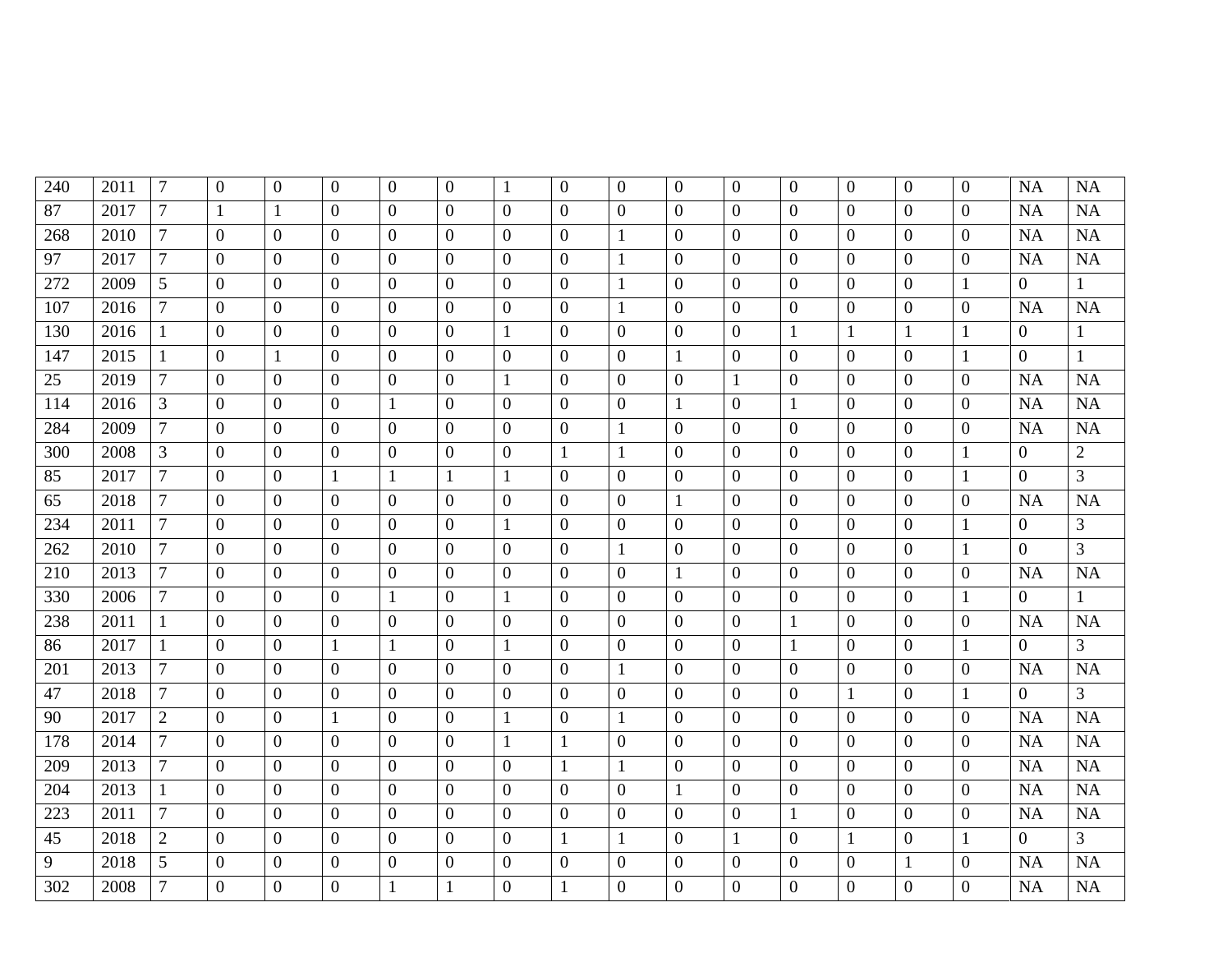| 146            | 2015 |                | $\theta$         | $\overline{0}$ | $\overline{0}$ | $\overline{0}$ | $\overline{0}$   | $\overline{0}$   | $\boldsymbol{0}$ | $\overline{0}$   | $\mathbf{1}$     | $\overline{0}$   | $\overline{0}$   | $\boldsymbol{0}$ | $\theta$       | $\overline{0}$   | <b>NA</b>      | <b>NA</b>      |
|----------------|------|----------------|------------------|----------------|----------------|----------------|------------------|------------------|------------------|------------------|------------------|------------------|------------------|------------------|----------------|------------------|----------------|----------------|
|                |      | 1              |                  |                |                |                |                  |                  |                  |                  |                  |                  |                  |                  |                |                  |                |                |
| $\overline{3}$ | 2019 | 5              | $\theta$         | $\overline{0}$ | $\overline{0}$ | $\theta$       | $\overline{0}$   | $\overline{0}$   | $\boldsymbol{0}$ | $\overline{0}$   | $\overline{0}$   | $\overline{0}$   | $\mathbf{1}$     | $\mathbf{0}$     | $\mathbf{0}$   | 1                | $\overline{0}$ | $\overline{3}$ |
| 277            | 2009 | -1             | $\overline{0}$   | $\overline{0}$ | $\overline{0}$ | $\overline{0}$ | $\overline{0}$   | $\mathbf{1}$     | $\boldsymbol{0}$ | $\mathbf{0}$     | $\mathbf{0}$     | $\overline{0}$   | $\boldsymbol{0}$ | $\boldsymbol{0}$ | $\mathbf{0}$   | $\overline{0}$   | <b>NA</b>      | <b>NA</b>      |
| 256            | 2010 | $\overline{7}$ | $\overline{0}$   | $\overline{0}$ | $\mathbf{1}$   | $\overline{0}$ | $\overline{0}$   | $\overline{0}$   | $\overline{0}$   | $\mathbf{0}$     | $\mathbf{0}$     | $\overline{0}$   | $\boldsymbol{0}$ | $\overline{0}$   | $\overline{0}$ | $\overline{0}$   | NA             | <b>NA</b>      |
| 314            | 2007 |                | $\overline{0}$   | $\overline{0}$ | $\overline{0}$ | $\mathbf{1}$   | $\overline{0}$   | $\mathbf{1}$     | $\boldsymbol{0}$ | $\mathbf{1}$     | $\boldsymbol{0}$ | $\overline{0}$   | $\boldsymbol{0}$ | $\boldsymbol{0}$ | $\overline{0}$ | $\boldsymbol{0}$ | <b>NA</b>      | <b>NA</b>      |
| 258            | 2010 | 1              | $\overline{0}$   | $\overline{0}$ | $\overline{0}$ | $\overline{0}$ | $\overline{0}$   | $\mathbf{0}$     | $\boldsymbol{0}$ | $\mathbf{0}$     | $\mathbf{1}$     | $\overline{0}$   | $\boldsymbol{0}$ | $\overline{0}$   | $\overline{0}$ | 1                | $\overline{0}$ | $\mathfrak{Z}$ |
| 41             | 2018 | $\tau$         | $\overline{0}$   | $\overline{0}$ | $\overline{0}$ | $\overline{0}$ | $\mathbf{0}$     | $\mathbf{0}$     | $\boldsymbol{0}$ | $\mathbf{0}$     | $\mathbf{0}$     | $\overline{0}$   | $\overline{0}$   | $\overline{0}$   | $\mathbf{1}$   | $\boldsymbol{0}$ | <b>NA</b>      | <b>NA</b>      |
| 32             | 2018 | $\mathbf{1}$   | $\overline{0}$   | $\overline{0}$ | $\mathbf{1}$   | $\mathbf{0}$   | $\overline{0}$   | $\mathbf{0}$     | $\boldsymbol{0}$ | $\mathbf{1}$     | $\mathbf{1}$     | $\boldsymbol{0}$ | $\mathbf{1}$     | $\overline{0}$   | $\overline{0}$ | $\overline{0}$   | NA             | <b>NA</b>      |
| 34             | 2018 | $\tau$         | $\overline{0}$   | $\overline{0}$ | $\overline{0}$ | $\mathbf{1}$   | $\overline{0}$   | $\mathbf{1}$     | $\overline{0}$   | $\mathbf{0}$     | $\mathbf{0}$     | $\boldsymbol{0}$ | $\boldsymbol{0}$ | $\boldsymbol{0}$ | $\overline{0}$ | $\boldsymbol{0}$ | NA             | <b>NA</b>      |
| 81             | 2017 | $\tau$         | 1                | $\mathbf{0}$   | $\overline{0}$ | $\mathbf{0}$   | $\overline{0}$   | $\mathbf{0}$     | $\boldsymbol{0}$ | $\boldsymbol{0}$ | $\mathbf{0}$     | $\boldsymbol{0}$ | $\boldsymbol{0}$ | $\boldsymbol{0}$ | $\overline{0}$ | $\boldsymbol{0}$ | NA             | <b>NA</b>      |
| 177            | 2014 | $\tau$         | $\overline{0}$   | $\theta$       | $\overline{0}$ | $\theta$       | $\overline{0}$   | $\mathbf{0}$     | $\overline{0}$   | $\mathbf{1}$     | $\mathbf{0}$     | $\overline{0}$   | $\mathbf{1}$     | $\boldsymbol{0}$ | $\overline{0}$ | $\boldsymbol{0}$ | NA             | <b>NA</b>      |
| 43             | 2018 | $\tau$         | $\overline{0}$   | $\overline{0}$ | $\mathbf{1}$   | $\overline{0}$ | $\overline{0}$   | $\mathbf{0}$     | $\overline{0}$   | $\mathbf{0}$     | $\mathbf{0}$     | $\overline{0}$   | $\boldsymbol{0}$ | $\mathbf{0}$     | $\overline{0}$ | $\overline{0}$   | NA             | <b>NA</b>      |
| 338            | 2005 | $\overline{7}$ | $\theta$         | $\overline{0}$ | $\mathbf{1}$   | $\mathbf{1}$   | $\overline{0}$   | $\overline{0}$   | $\overline{0}$   | $\mathbf{1}$     | $\overline{0}$   | $\overline{0}$   | $\overline{0}$   | $\overline{0}$   | $\theta$       | $\boldsymbol{0}$ | NA             | <b>NA</b>      |
| 104            | 2016 | $\tau$         | $\Omega$         | $\overline{0}$ | $\overline{0}$ | $\overline{0}$ | $\boldsymbol{0}$ | $\overline{0}$   | $\mathbf{1}$     | $\mathbf{1}$     | $\mathbf{0}$     | $\overline{0}$   | $\boldsymbol{0}$ | $\boldsymbol{0}$ | $\overline{0}$ | 1                | $\overline{0}$ | $\overline{3}$ |
| 161            | 2015 | $\overline{2}$ | $\mathbf{0}$     | $\overline{0}$ | $\overline{0}$ | $\overline{0}$ | $\overline{0}$   | $\boldsymbol{0}$ | $\mathbf{1}$     | $\mathbf{1}$     | $\mathbf{0}$     | $\boldsymbol{0}$ | $\overline{0}$   | $\mathbf{0}$     | 1              | $\overline{0}$   | NA             | <b>NA</b>      |
| 222            | 2012 | $\tau$         | $\overline{0}$   | $\overline{0}$ | $\overline{0}$ | $\overline{0}$ | $\overline{0}$   | $\boldsymbol{0}$ | $\boldsymbol{0}$ | $\mathbf{1}$     | $\mathbf{0}$     | $\overline{0}$   | $\mathbf{1}$     | $\overline{0}$   | $\overline{0}$ | $\boldsymbol{0}$ | NA             | <b>NA</b>      |
| 63             | 2018 | $\overline{2}$ | $\overline{0}$   | $\overline{0}$ | $\overline{0}$ | $\mathbf{1}$   | $\overline{0}$   | $\mathbf{1}$     | $\boldsymbol{0}$ | $\overline{0}$   | $\mathbf{0}$     | $\overline{0}$   | $\boldsymbol{0}$ | $\overline{0}$   | $\overline{0}$ | $\mathbf{1}$     | $\overline{0}$ | $\mathbf{1}$   |
| 15             | 2019 | $\mathbf{1}$   | $\overline{0}$   | $\overline{0}$ | $\mathbf{1}$   | $\overline{0}$ | $\overline{0}$   | $\mathbf{0}$     | $\overline{0}$   | $\mathbf{0}$     | $\boldsymbol{0}$ | $\overline{0}$   | $\boldsymbol{0}$ | $\overline{0}$   | $\overline{0}$ | $\boldsymbol{0}$ | NA             | <b>NA</b>      |
| 44             | 2018 | $\tau$         | $\overline{0}$   | $\overline{0}$ | $\overline{0}$ | $\overline{0}$ | $\mathbf{0}$     | $\mathbf{0}$     | $\boldsymbol{0}$ | $\boldsymbol{0}$ | $\mathbf{1}$     | $\overline{0}$   | $\overline{0}$   | $\overline{0}$   | $\overline{0}$ | $\mathbf{1}$     | $\overline{0}$ | $\overline{2}$ |
| 296            | 2008 | 3              | $\overline{0}$   | $\overline{0}$ | $\overline{0}$ | $\overline{0}$ | $\overline{0}$   | $\mathbf{0}$     | $\mathbf{1}$     | $\mathbf{0}$     | $\mathbf{0}$     | $\overline{0}$   | $\overline{0}$   | $\overline{0}$   | $\overline{0}$ | $\boldsymbol{0}$ | NA             | <b>NA</b>      |
| 123            | 2015 | $\overline{2}$ | $\overline{0}$   | $\mathbf{0}$   | $\overline{0}$ | $\mathbf{0}$   | $\mathbf{0}$     | $\mathbf{0}$     | $\mathbf{1}$     | $\mathbf{1}$     | $\boldsymbol{0}$ | $\overline{0}$   | $\overline{0}$   | $\mathbf{0}$     | $\overline{0}$ | $\boldsymbol{0}$ | NA             | <b>NA</b>      |
| 71             | 2017 | $\mathbf{1}$   | $\overline{0}$   | $\overline{0}$ | $\mathbf{1}$   | $\overline{0}$ | 1                | $\mathbf{1}$     | $\boldsymbol{0}$ | $\mathbf{1}$     | $\mathbf{0}$     | $\boldsymbol{0}$ | $\boldsymbol{0}$ | $\overline{0}$   | $\overline{0}$ | $\mathbf{1}$     | $\overline{2}$ | $\mathbf{1}$   |
| 361            | 2002 | $\tau$         | $\overline{0}$   | $\overline{0}$ | $\overline{0}$ | $\overline{0}$ | $\boldsymbol{0}$ | $\mathbf{0}$     | $\boldsymbol{0}$ | $\mathbf{1}$     | $\boldsymbol{0}$ | $\overline{0}$   | $\mathbf{1}$     | $\boldsymbol{0}$ | $\overline{0}$ | $\boldsymbol{0}$ | <b>NA</b>      | <b>NA</b>      |
| 162            | 2015 | $\overline{2}$ | $\overline{0}$   | $\theta$       | $\theta$       | $\mathbf{1}$   | $\overline{0}$   | $\overline{0}$   | $\overline{0}$   | $\mathbf{1}$     | $\mathbf{0}$     | $\overline{0}$   | $\overline{0}$   | $\mathbf{0}$     | $\overline{0}$ | $\mathbf{1}$     | $\overline{0}$ | $\overline{3}$ |
| 349            | 2003 | 1              | $\boldsymbol{0}$ | $\overline{0}$ | $\overline{0}$ | $\overline{0}$ | $\overline{0}$   | $\mathbf{1}$     | $\boldsymbol{0}$ | $\mathbf{0}$     | $\mathbf{0}$     | $\overline{0}$   | $\boldsymbol{0}$ | $\overline{0}$   | $\overline{0}$ | $\overline{0}$   | NA             | <b>NA</b>      |
| 78             | 2017 | $\overline{7}$ | $\mathbf{1}$     | $\overline{0}$ | $\overline{0}$ | $\theta$       | $\overline{0}$   | $\overline{0}$   | $\overline{0}$   | $\mathbf{0}$     | $\mathbf{0}$     | $\overline{0}$   | $\overline{0}$   | $\overline{0}$   | $\theta$       | $\overline{0}$   | NA             | <b>NA</b>      |
| 358            | 2002 | $\tau$         | 1                | $\overline{0}$ | $\overline{0}$ | $\overline{0}$ | $\boldsymbol{0}$ | $\boldsymbol{0}$ | $\boldsymbol{0}$ | $\mathbf{0}$     | $\mathbf{0}$     | $\mathbf{0}$     | $\boldsymbol{0}$ | 1                | $\mathbf{0}$   | 1                | $\overline{0}$ | $\overline{2}$ |
| 179            | 2014 | $\mathbf{1}$   | $\boldsymbol{0}$ | $\overline{0}$ | $\overline{0}$ | $\overline{0}$ | $\overline{0}$   | $\overline{0}$   | $\boldsymbol{0}$ | $\mathbf{0}$     | $\mathbf{0}$     | $\overline{0}$   | $\boldsymbol{0}$ | $\boldsymbol{0}$ | $\mathbf{0}$   | 1                | $\overline{0}$ | $\overline{3}$ |
| 75             | 2017 | $\mathbf{2}$   | $\boldsymbol{0}$ | $\mathbf{0}$   | $\overline{0}$ | $\overline{0}$ | $\overline{0}$   | $\boldsymbol{0}$ | $\boldsymbol{0}$ | $\mathbf{1}$     | $\boldsymbol{0}$ | $\boldsymbol{0}$ | $\boldsymbol{0}$ | $\boldsymbol{0}$ | $\overline{0}$ | $\boldsymbol{0}$ | <b>NA</b>      | <b>NA</b>      |
| 22             | 2019 | 1              | $\overline{0}$   | $\overline{0}$ | $\mathbf{1}$   | $\overline{0}$ | $\overline{0}$   | $\mathbf{0}$     | $\boldsymbol{0}$ | $\overline{0}$   | $\overline{0}$   | $\overline{0}$   | $\boldsymbol{0}$ | $\overline{0}$   | $\overline{0}$ | 1                | 3              | 1              |
|                |      |                |                  |                |                |                |                  |                  |                  |                  |                  |                  |                  |                  |                |                  |                |                |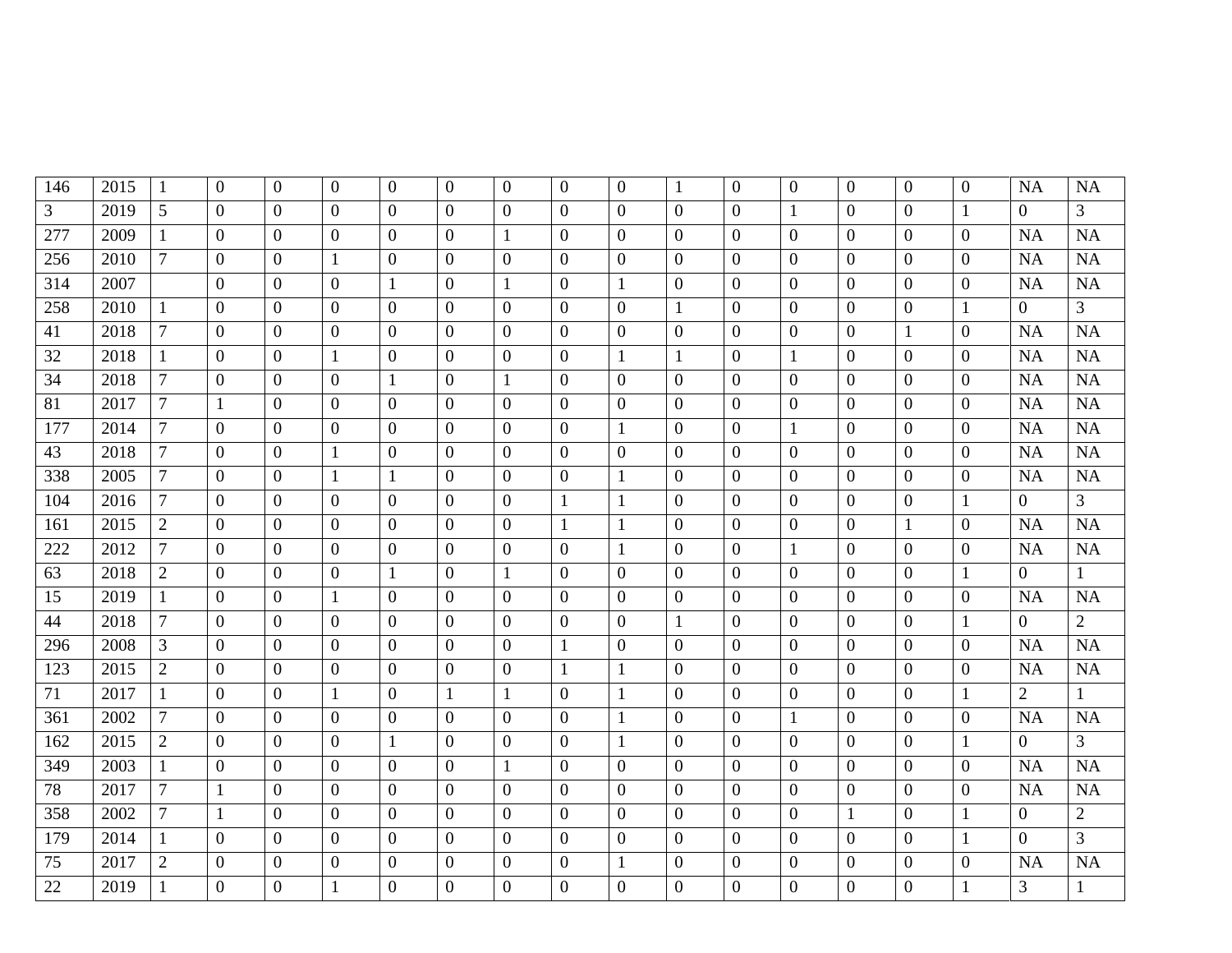| 231           | 2012 | $\mathbf{r}$ | $\overline{0}$ | $\overline{0}$ | $\overline{0}$ | $\overline{0}$ | $\mathbf{0}$     | $\boldsymbol{0}$ | $\overline{0}$ | $\mathbf{0}$   | $\boldsymbol{0}$ | $\overline{0}$   | $\overline{0}$ | $\overline{0}$ | $\overline{0}$   | <b>NA</b>     | <b>NA</b>      |
|---------------|------|--------------|----------------|----------------|----------------|----------------|------------------|------------------|----------------|----------------|------------------|------------------|----------------|----------------|------------------|---------------|----------------|
| $\degree$ 196 | 2013 |              | $\overline{0}$ | $\theta$       |                | $\overline{0}$ | $\mathbf{0}$     | $\overline{0}$   | $\overline{0}$ | $\mathbf{0}$   | $\overline{0}$   | $\overline{0}$   | $\overline{0}$ | $\overline{0}$ | $\overline{0}$   | NA            | <b>NA</b>      |
| 326           | 2006 | 5            | $\theta$       | $\theta$       | $\overline{0}$ | $\overline{0}$ | $\boldsymbol{0}$ | $\mathbf{0}$     |                | $\overline{0}$ | $\boldsymbol{0}$ |                  | $\overline{0}$ | $\overline{0}$ | $\boldsymbol{0}$ | <b>NA</b>     | <b>NA</b>      |
| 218           | 2012 | ↑            | $\theta$       |                |                | $\overline{0}$ | $\boldsymbol{0}$ | $\boldsymbol{0}$ | $\overline{0}$ | $\mathbf{0}$   | $\boldsymbol{0}$ | $\boldsymbol{0}$ | $\overline{0}$ | $\overline{0}$ |                  |               | 2              |
| 88            | 2017 |              | $\theta$       | $\Omega$       |                | $\overline{0}$ | $\mathbf{0}$     | $\overline{0}$   | $\overline{0}$ | $\mathbf{0}$   | $\boldsymbol{0}$ | $\overline{0}$   | $\overline{0}$ | $\overline{0}$ |                  | 3             |                |
| 72            | 2017 | ◠<br>∠       | $\overline{0}$ | $\theta$       |                | $\overline{0}$ | $\mathbf{0}$     | $\overline{0}$   |                | $\mathbf{0}$   | $\mathbf{0}$     | $\overline{0}$   | $\overline{0}$ | $\overline{0}$ |                  | $\mathcal{D}$ |                |
| 125           | 2016 |              | $\theta$       | $\theta$       | $\overline{0}$ | $\overline{0}$ | $\mathbf{0}$     |                  |                | $\mathbf{0}$   | $\boldsymbol{0}$ | $\overline{0}$   | $\overline{0}$ |                |                  |               | $\overline{2}$ |
| 186           | 2014 |              | $\theta$       | $\theta$       | $\overline{0}$ | $\overline{0}$ | $\mathbf{0}$     | $\overline{0}$   |                | $\mathbf{0}$   | $\mathbf{0}$     | $\overline{0}$   |                | $\overline{0}$ | $\boldsymbol{0}$ | <b>NA</b>     | <b>NA</b>      |
| 70            | 2017 | ∍            | $\theta$       | $\theta$       |                |                |                  | $\overline{0}$   | $\overline{0}$ | $\overline{0}$ | $\mathbf{0}$     | $\overline{0}$   | $\overline{0}$ | $\overline{0}$ | $\overline{0}$   | <b>NA</b>     | <b>NA</b>      |
| 378           | 1996 |              | $\theta$       | $\theta$       | $\Omega$       | $\Omega$       | $\overline{0}$   | $\overline{0}$   |                |                | $\overline{0}$   | $\theta$         | $\overline{0}$ | $\overline{0}$ | $\boldsymbol{0}$ | <b>NA</b>     | <b>NA</b>      |
| 352           | 2003 |              | $\Omega$       | $\sqrt{ }$     |                | $\Omega$       | $\overline{0}$   |                  |                | $\mathbf{0}$   | $\mathbf{0}$     |                  | $\overline{0}$ | $\theta$       | $\overline{0}$   | <b>NA</b>     | <b>NA</b>      |
| 298           | 2008 |              | $\Omega$       |                |                | $\Omega$       | $\overline{0}$   |                  |                | $\mathbf{0}$   | $\boldsymbol{0}$ |                  | $\Omega$       | $\theta$       |                  | <b>NA</b>     | <b>NA</b>      |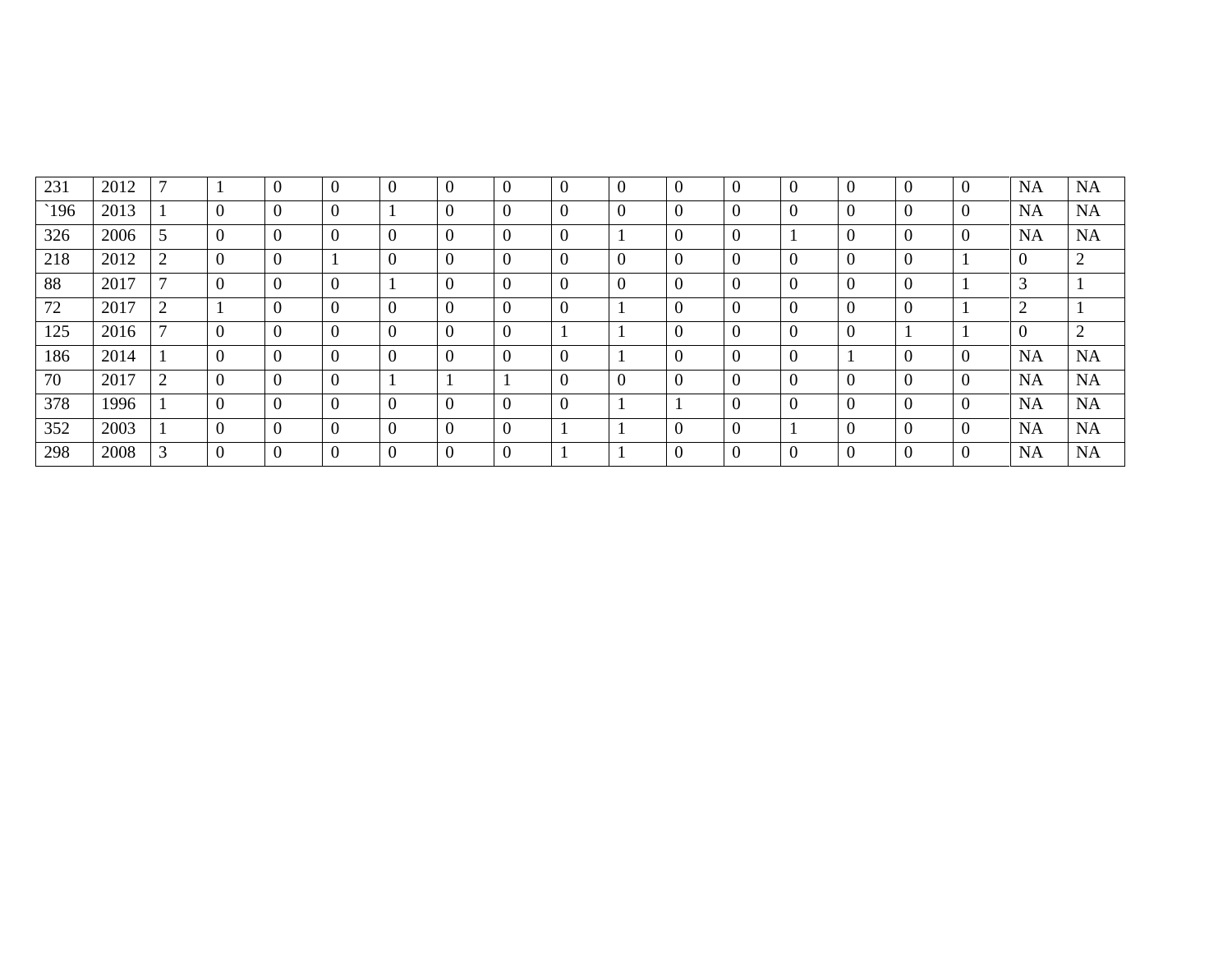Comparing initial (102 papers) and total (152 papers) datasets to find out if the number of the subsamples should increase or not. Wilcoxon test was used to compare two groups regarding TEK transition variable as following:

| Dataset         | N   | Mean Rank | $\mathrm{Sig}$ |
|-----------------|-----|-----------|----------------|
| Initial dataset | 102 | 131.76    | 0.378          |
| Total dataset   | 152 | 124.64    |                |

Table A1.3. Mean ranks and comparison between initial and final dataset

CodeA1.1. Script code in R

```
############## Statistical analysis for review paper 
############## "global transition of pastoral traditional
############## ecological knowledge"
############## Countries of study
##############
install.packages(c("RgoogleMaps", "ggmap", "mapproj", "sf",
                    "dplyr", "OpenStreetMap", "devtools"))
install.packages("rworldmap")
library(rworldmap)
worldmap <- getMap(resolution = "coarse")
plot(worldmap, col = "white", 
      fill = T, border = "black",
      xlim = c(-180, 180), ylim = c(-90, 90),
      bg = "aliceblue",
      asp = 1, wrap=c(-180,180))
countriesvisited <- data.frame(country = c("AFG", "DZA","ARG","AUS","BEN","BWA",
                                             "BFA","BDI","CAN","CHL","CHN","HRV","CYP",
                                             "EGY","GBR","ERI","ETH","FIN","GHA","HUN",
                                             "IND","IRN","ITA","KEN","LSO","MRT","MNG",
                                             "MAR","MOZ","NAM","NPL","NZL","NER","NOR",
                                             "OMN","PAK","ROU","RUS","RWA","SEN","SVK",
                                             "ZAF","ESP","SDN","SWE","TJK","TZA","UGA",
                                             "UKR","BTN","BOL","BIH","BRA","GEO","JAM",
                                             "KAZ","KGZ","LBN","NGA","PRT","SOM","USA"),
                                 visited = c(3,3,2,9,3,10,6,1,2,2,18,1,1,3,1,1,33,5,3,4,19,
                                             5,2,31,3,2,13,8,2,5,8,2,5,5,1,9,1,10,2,3,1,4,11,
                                             4,9,1,13,11,1,1,2,1,1,1,1,1,1,1,3,1,1,1))
visitedMap <- joinCountryData2Map(countriesvisited, 
                                    joinCode = "ISO3",
```
nameJoinColumn **=** "country"**)**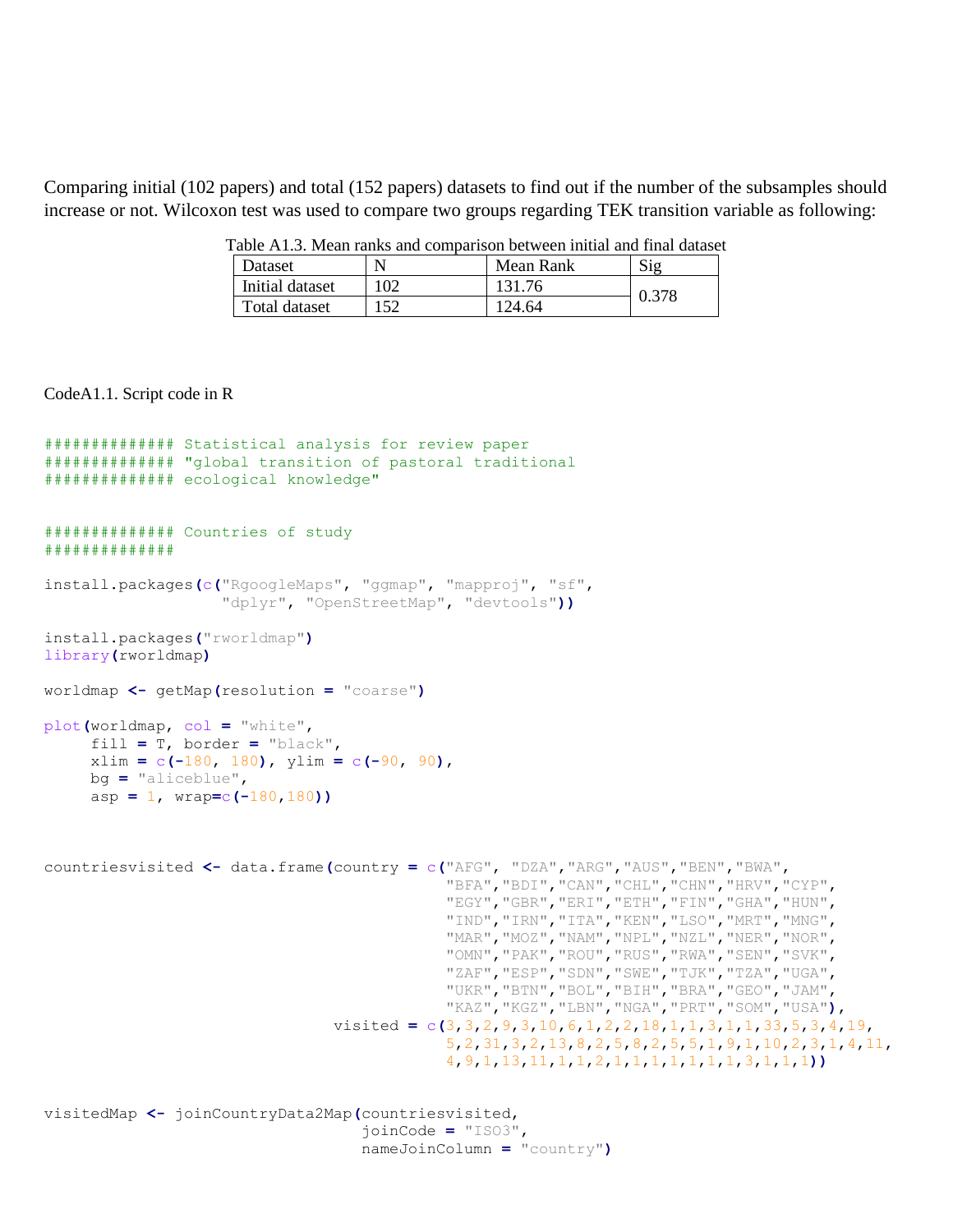```
mapParams <- mapCountryData(visitedMap, 
                              nameColumnToPlot="visited",
                              oceanCol = "white",
                              catMethod = "categorical",
                              missingCountryCol =NA ,
                              colourPalette = c("gray95","gray90","gray85","gray78",
                                                 "gray71","gray64","gray57","gray50",
                                                "gray43","gray36","gray29","gray22",
                                                "gray15","gray8","gray1"),
                              addLegend = F,
                              mapTitle = "",
                              border = "black")
do.call(addMapLegendBoxes, c(mapParams,
                               x = 'bottom',
                              horiz = TRUE,
                              bg = "transparent",
                              bty = "n"))
############## Frequenct of domains
ggplot(Year_Domains_TEKStatus, aes(x=Domain))+
  theme_bw()+
  geom_bar(width = 0.8,color="black",size=0.5,alpha=0.7)+
   labs(y="Frequency",x="Domains")
############## Frequenct of domains VS TEK status (relatively)
Year_Domains_TEKStatus$TEK_Status <- factor(Year_Domains_TEKStatus$TEK_Status,
                                              levels = c("No_report","Adaptive",
                                                          "Hybrid","Constant",
                                                          "Erosion"))
ggplot(Year_Domains_TEKStatus, aes(x=Domain, y=,fill=TEK_Status))+
  theme_bw()+
  geom_bar(position = 'fill',
            width = 0.8,color="black",size=0.5,alpha=0.7)+
   labs(y="Frequency",x="Domains")
############## Frequenct of domains VS TEK status (Aboslute frequency)
ggplot(Year_Domains_TEKStatus, aes(x=Domain, y=,fill=TEK_Status))+
   theme_bw()+
   geom_bar(width = 0.8,color="black",size=0.5,alpha=0.7)+
   labs(y="Frequency",x="Domains")
```
############## Frequenct of domains VS Year (violin graph)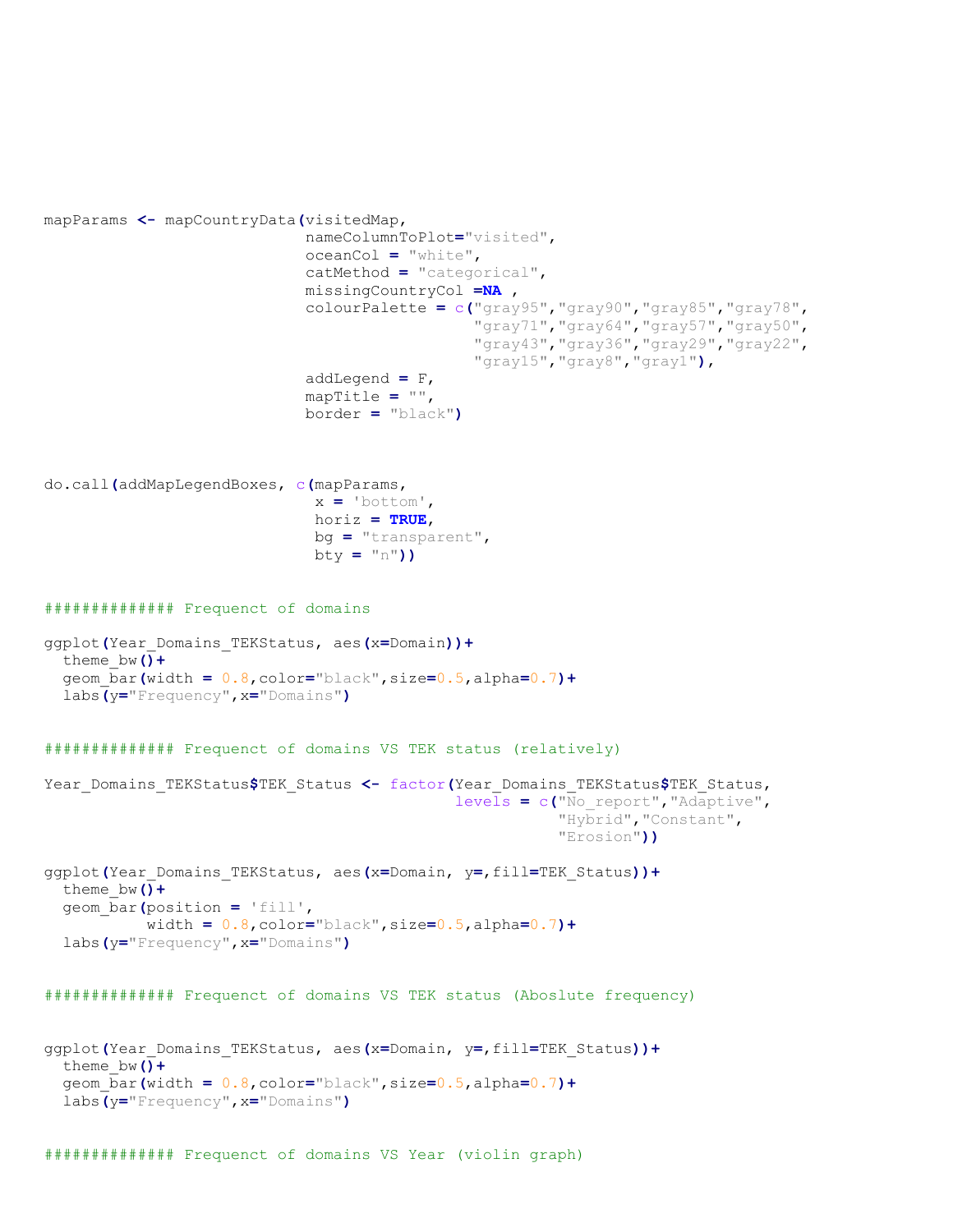```
ggplot(Year_Domains_TEKStatus, aes(x=Domain, y=Year))+
   theme_bw()+
  geom_violin()
############## Frequenct of domains VS Year (violin graph)
ggplot(Year_Domains_TEKStatus, aes(x=TEK_Status, y=Year))+
  theme_bw()+
  geom_violin()
############## Frequenct of TEK transmision and robustness
TEK_Type_1 <- TEK_Frequencies[,3]
ggplot(TEK_Frequencies, aes(x=TEK_Trans, fill=Trans_Type))+
  theme_bw()+
   geom_bar(width = 0.8,color="black",size=0.5,alpha=0.7)+
   labs(y="Frequency",x="TEK transition")
ggplot(Robustness, aes(x=Robust))+
  theme_bw()+
  geom_bar(width = 0.8,color="black",size=0.5,alpha=0.7)+
   labs(y="Frequency",x="Ethics and credits")
############## Frequenct of TEK transmision and robustness
ggplot(Moral_VS_Year, aes(x=Moral, y=Year))+
  theme_bw()+
  geom_violin()
ggplot(Moral_YES_NO, aes(x=Criteria, fill=Status))+
  theme_bw()+
   geom_bar(width = 0.8,color="black",size=0.5,alpha=0.7)+
   labs(y="Frequency",x="Criterion")
##############
############## Frequenct of TEK transition VS pastoral types
ggplot(Pastoral_TEK, aes(x=Type, y=Measure,fill=Pastoral))+
  theme_bw()+
   geom_bar(stat = 'identity', position = 'dodge',
            width = 0.8,color="black",size=0.5,alpha=0.7)+
   labs(y="Frequency",x="TEK type")
```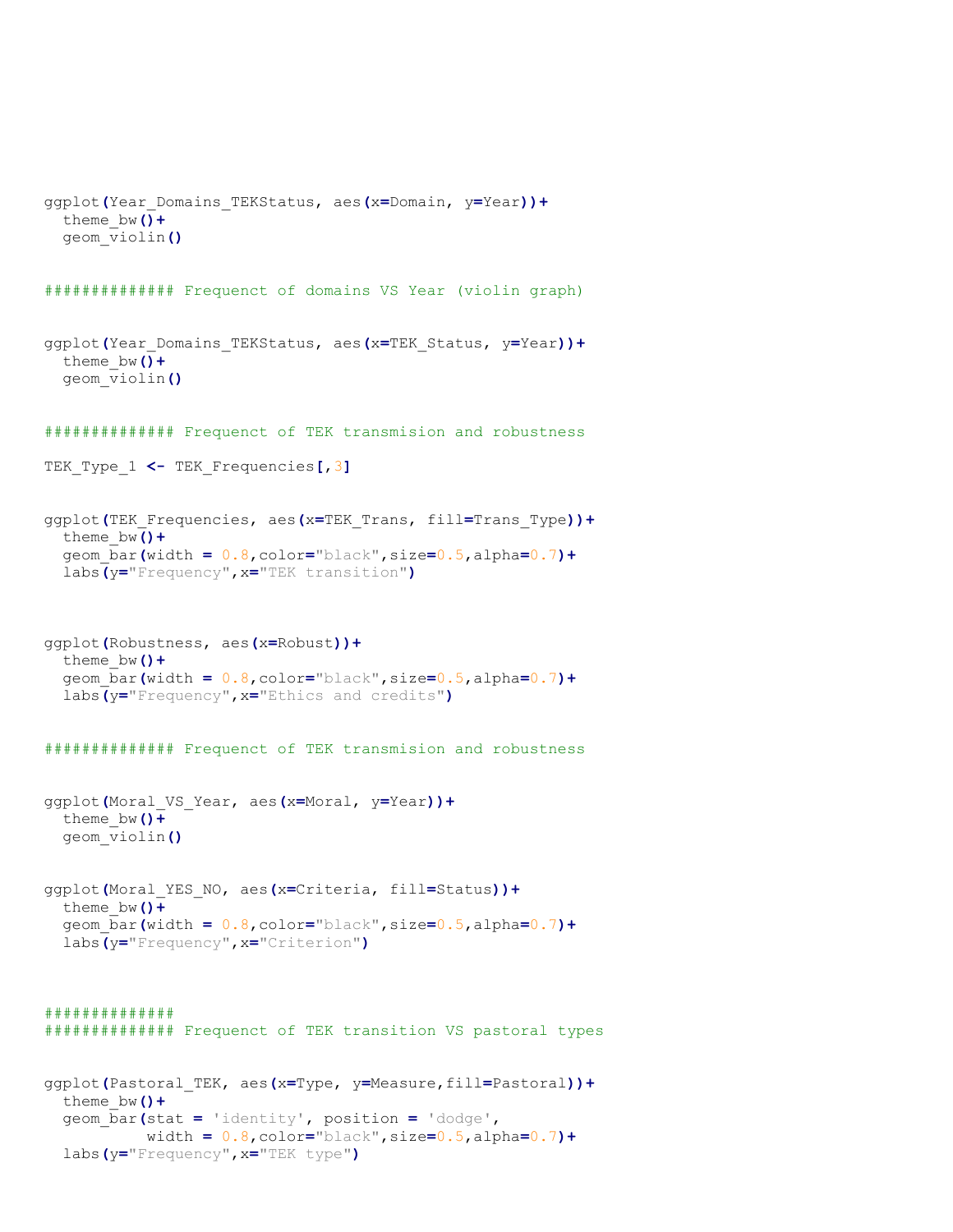```
Pastoral_TEK$Pastoral <- factor(Pastoral_TEK$Pastoral,
                                  levels = c
                                  ("Nomad","Transhumant","Sedentary"))
ggplot(Pastoral_TEK, aes(x=as.factor(Pastoral), y=Measure,fill=Type))+
   theme_bw()+
   geom_bar(stat = 'identity', position = 'dodge',
            width = 0.8,color="black",size=0.5,alpha=0.7)+
   labs(y="Frequency",x="TEK type")
Satisfaction_New$Education <- factor(Satisfaction_New$Education,
                                       levels = c
                                       ("Under Diplome","Diplome","Bachelor","Msc or Higher"))
PublicationYEAR_VS_TEK$Trans_Type <- factor(PublicationYEAR_VS_TEK$Trans_Type,
                                              levels = c("No report","Adaptive",
                                                          "Hybrid","Constant",
                                                          "Erosion"))
ggplot(PublicationYEAR_VS_TEK, aes(x=Year, fill=Trans_Type))+
   theme_bw()+
   geom_bar(width = 0.8,color="black",size=0.5,alpha=0.7)+
   labs(y="Frequency",x="Year")
##############
############## TEK transition VS Nomadism (Piechart)
install.packages("tidyverse")
library(tidyverse)
install.packages("plotly")
library(plotly)
install.packages("IRdisplay")
library(IRdisplay)
colors <- c("#0033FF","#33FF00","#FF0000","#FFCC00")
donut <- ggplot(data = Data_Pastoralists, aes(x=2, y = Percentage_T, fill = color))+
   geom_col(color = "black") +
   coord_polar("y", start = 0) +
   geom_text(aes(label = paste0(round(Percentage_T*100), "%")), 
             position = position_stack(vjust = 0.5)) +
   theme(panel.background = element_blank(),
         axis.line = element_blank(),
         axis.text = element_blank(),
         axis.ticks = element_blank(),
         axis.title = element_blank(), 
         plot.title = element_text(hjust = 0.5, size = 30)) +
```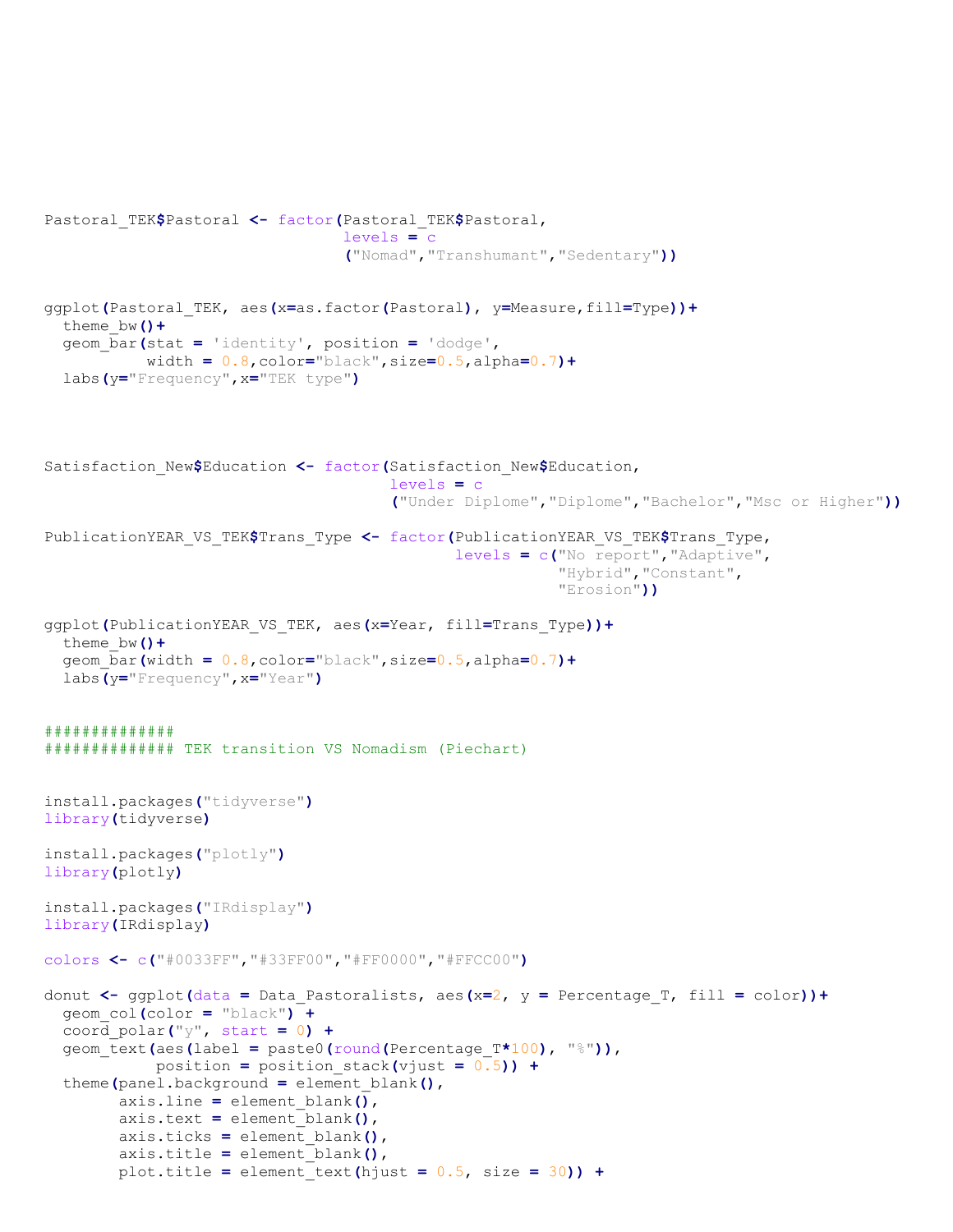```
 scale_fill_manual(values = colors) +
  xlim(0.6, 3.5)
donut
############## TEK transition VS Transhumance (Piechart)
colors <- c("#0033FF","#FF0000","#FFCC00")
donut <- ggplot(data = Transhumance_Data, aes(x=2, y = Percentage_T, fill = color))+
  geom_col(color = "black") +
   coord_polar("y", start = 0) +
  geom_text(aes(label = paste0(round(Percentage_T*100), "%")), 
             position = position_stack(vjust = 0.5)) +
   theme(panel.background = element_blank(),
         axis.line = element_blank(),
         axis.text = element_blank(),
         axis.ticks = element_blank(),
         axis.title = element_blank(), 
         plot.title = element_text(hjust = 0.5, size = 30)) +
   scale_fill_manual(values = colors) +
  xlim(0.6, 3.5)
donut
############## TEK transition VS Sedentary (Piechart)
colors <- c("#33FF00","#FF0000","#FFCC00")
donut <- ggplot(data = Sedentary_Data, aes(x=2, y = Percentage_S, fill = color))+
  geom_col(color = "black") +
  coord_polar("y", start = 0) +
  geom_text(aes(label = paste0(round(Percentage_S*100), "%")), 
             position = position_stack(vjust = 0.5)) +
   theme(panel.background = element_blank(),
        axis.line = element blank\overline{()},
         axis.text = element_blank(),
         axis.ticks = element_blank(),
         axis.title = element_blank(), 
         plot.title = element_text(hjust = 0.5, size = 30)) +
   scale_fill_manual(values = colors) +
  xlim(0.6, 3.5)
```
donut